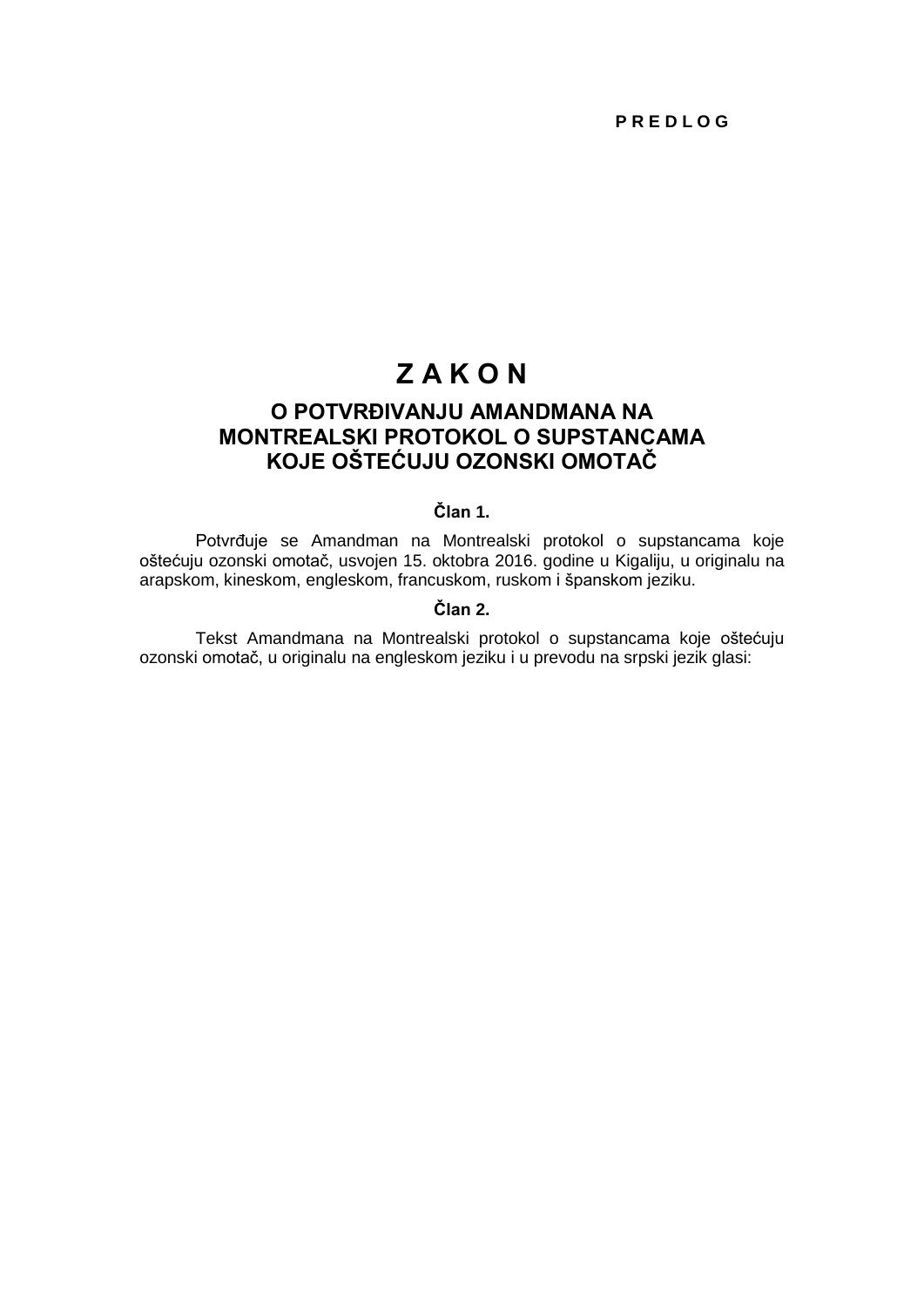#### **AMENDMENT TO THE MONTREAL PROTOCOL ON SUBSTANCES THAT DEPLETE THE OZONE LAYER**

#### **Article I: Amendment**

### *Article 1, paragraph 4*

In paragraph 4 of Article 1 of the Protocol, for the words:

"Annex C or Annex E"

there shall be substituted:

"Annex C, Annex E or Annex F"

# *Article 2, paragraph 5*

In paragraph 5 of Article 2 of the Protocol, for the words:

.and Article 2H"

there shall be substituted:

"Articles 2H and 2J"

# *Article 2, paragraphs 8 (a), 9 (a) and 11*

In paragraphs 8 (a) and 11 of Article 2 of the Protocol, for the words:

"Articles 2A to 2I"

there shall be substituted:

"Articles 2A to 2J"

The following words shall be added at the end of subparagraph (a) of paragraph 8 of Article 2 of the Protocol:

"Any such agreement may be extended to include obligations respecting consumption or production under Article 2J provided that the total combined calculated level of consumption or production of the Parties concerned does not exceed the levels required by Article 2J."

In subparagraph (a) (i) of paragraph 9 of Article 2 of the Protocol, after the second use of the words:

"should be;"

there shall be deleted:

"and"

Subparagraph (a) (ii) of paragraph 9 of Article 2 of the Protocol shall be renumbered as subparagraph (a) (iii).

The following shall be added as subparagraph (a) (ii) after subparagraph (a) (i) of paragraph 9 of Article 2 of the Protocol:

"Adjustments to the global warming potentials specified in Group I of Annex A, Annex C and Annex F should be made and, if so, what the adjustments should be; and"

#### *Article 2J*

The following Article shall be inserted after Article 2I of the Protocol:

"Article 2J: Hydrofluorocarbons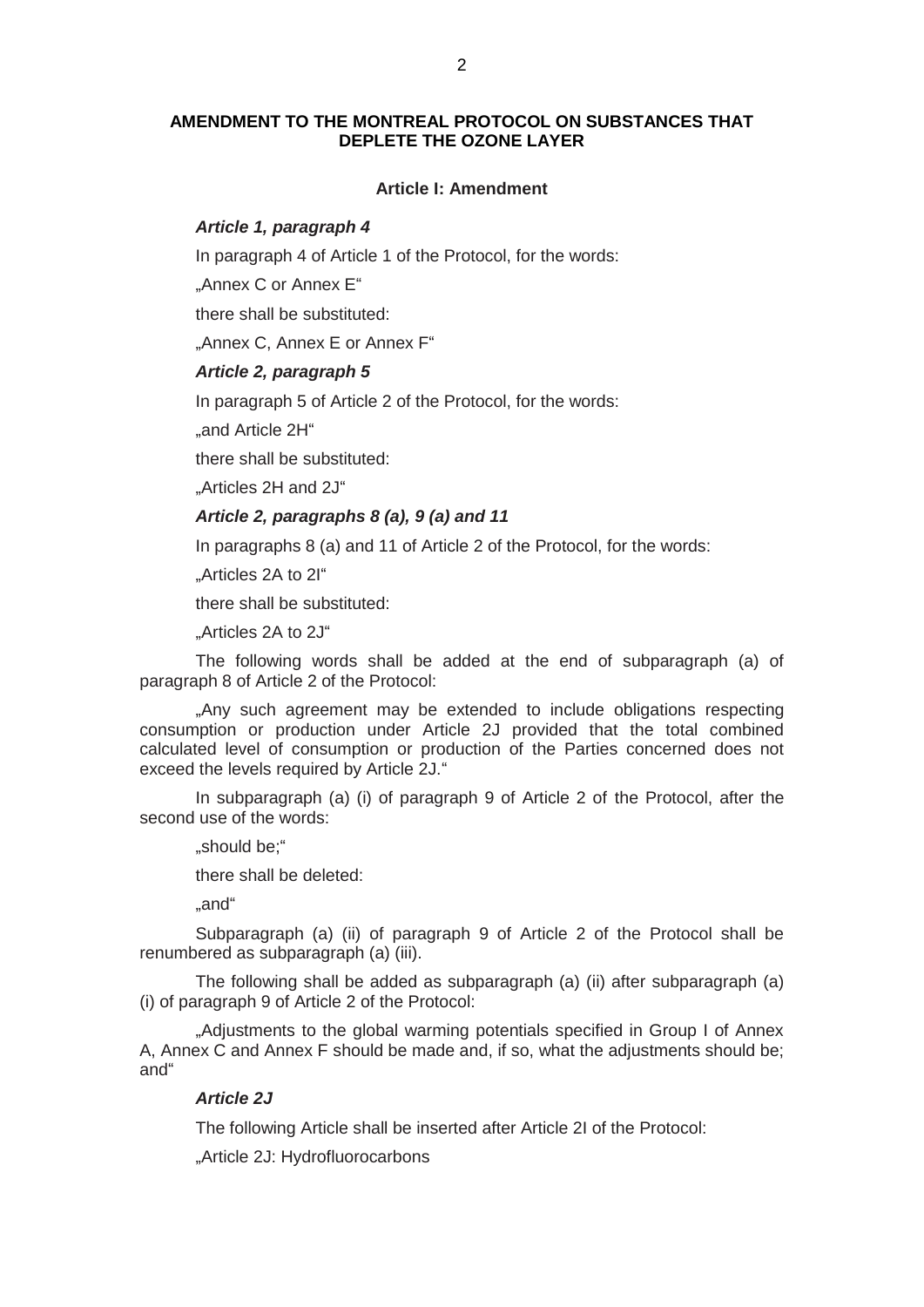1. Each Party shall ensure that for the twelve-month period commencing on 1 January 2019, and in each twelve-month period thereafter, its calculated level of consumption of the controlled substances in Annex F, expressed in  $CO<sub>2</sub>$  equivalents, does not exceed the percentage, set out for the respective range of years specified in subparagraphs (a) to (e) below, of the annual average of its calculated levels of consumption of Annex F controlled substances for the years 2011, 2012 and 2013, plus fifteen per cent of its calculated level of consumption of Annex C, Group I, controlled substances as set out in paragraph 1 of Article 2F, expressed in  $CO<sub>2</sub>$  equivalents:

- (a) 2019 to 2023: 90 per cent
- (b) 2024 to 2028: 60 per cent
- (c) 2029 to 2033: 30 per cent
- (d) 2034 to 2035: 20 per cent
- (e) 2036 and thereafter: 15 per cent

2. Notwithstanding paragraph 1 of this Article, the Parties may decide that a Party shall ensure that, for the twelve-month period commencing on 1 January 2020, and in each twelve-month period thereafter, its calculated level of consumption of the controlled substances in Annex F, expressed in CO2 equivalents, does not exceed the percentage, set out for the respective range of years specified in subparagraphs (a) to (e) below, of the annual average of its calculated levels of consumption of Annex F controlled substances for the years 2011, 2012 and 2013, plus twenty-five per cent of its calculated level of consumption of Annex C, Group I, controlled substances as set out in paragraph 1 of Article 2F, expressed in CO2equivalents:

- (a) 2020 to 2024: 95 per cent
- (b) 2025 to 2028: 65 per cent
- (c) 2029 to 2033: 30 per cent
- (d) 2034 to 2035: 20 per cent
- (e) 2036 and thereafter: 15 per cent

3. Each Party producing the controlled substances in Annex F shall ensure that for the twelve-month period commencing on 1 January 2019, and in each twelvemonth period thereafter, its calculated level of production of the controlled substances in Annex F, expressed in CO2equivalents, does not exceed the percentage, set out for the respective range of years specified in subparagraphs (a) to (e) below, of the annual average of its calculated levels of production of Annex F controlled substances for the years 2011, 2012 and 2013, plus fifteen per cent of its calculated level of production of Annex C, Group I, controlled substances as set out in paragraph 2 of Article 2F, expressed in CO2 equivalents:

- (a) 2019 to 2023: 90 per cent
- (b) 2024 to 2028: 60 per cent
- (c) 2029 to 2033: 30 per cent
- (d) 2034 to 2035: 20 per cent
- (e) 2036 and thereafter: 15 per cent

4. Notwithstanding paragraph 3 of this Article, the Parties may decide that a Party producing the controlled substances in Annex F shall ensure that for the twelve-month period commencing on 1 January 2020, and in each twelve-month period thereafter, its calculated level of production of the controlled substances in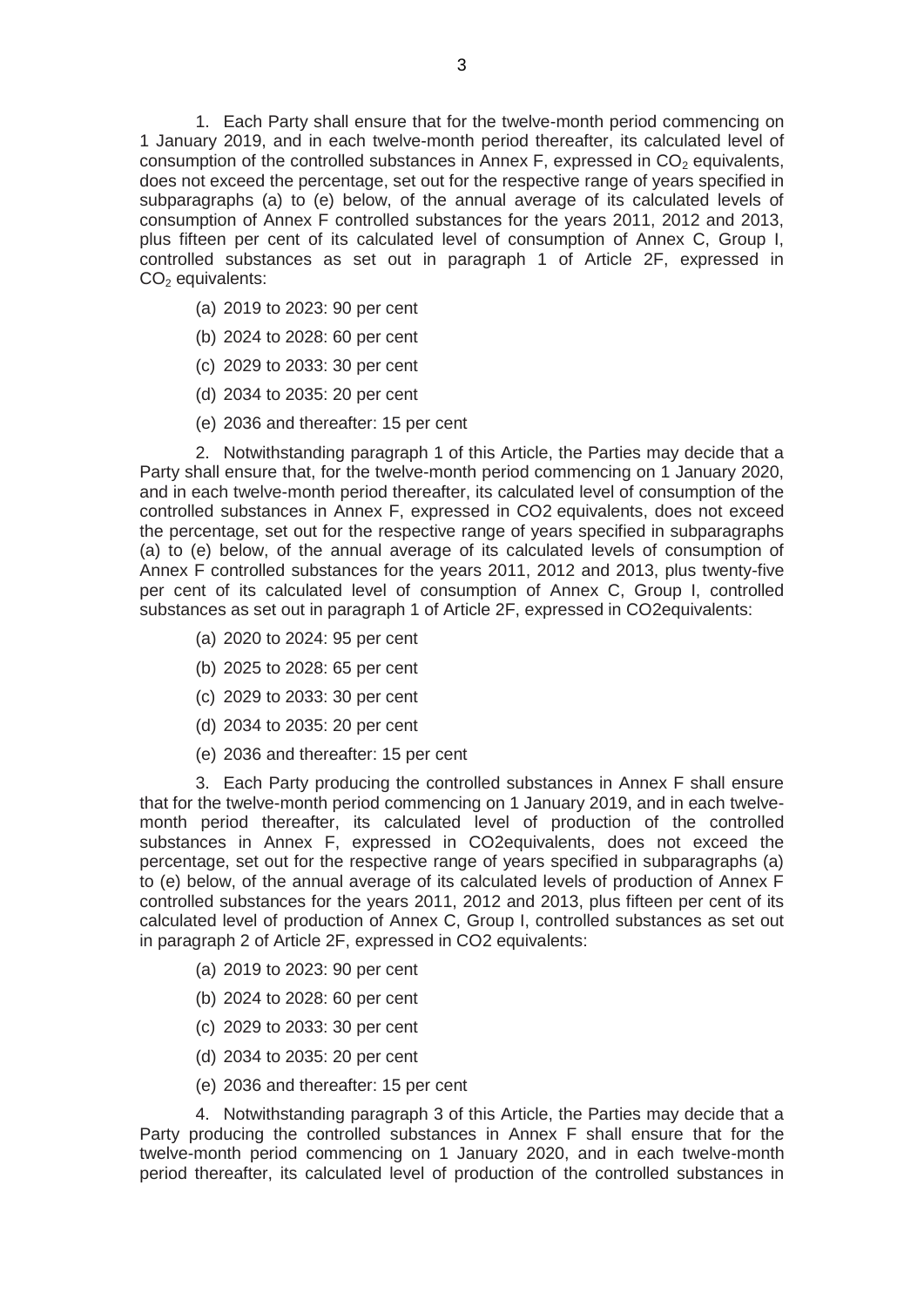Annex F, expressed in CO2 equivalents, does not exceed the percentage, set out for the respective range of years specified in subparagraphs (a) to (e) below, of the annual average of its calculated levels of production of Annex F controlled substances for the years 2011, 2012 and 2013, plus twenty-five per cent of its calculated level of production of Annex C, Group I, controlled substances as set out in paragraph 2 of Article 2F, expressed in CO2equivalents:

- (a) 2020 to 2024: 95 per cent
- (b) 2025 to 2028: 65 per cent
- (c) 2029 to 2033: 30 per cent
- (d) 2034 to 2035: 20 per cent
- (e) 2036 and thereafter: 15 per cent

5. Paragraphs 1 to 4 of this Article will apply save to the extent that the Parties decide to permit the level of production or consumption that is necessary to satisfy uses agreed by the Parties to be exempted uses.

6. Each Party manufacturing Annex C, Group I, or Annex F substances shall ensure that for the twelve-month period commencing on 1 January 2020, and in each twelve-month period thereafter, its emissions of Annex F, Group II, substances generated in each production facility that manufactures Annex C, Group I, or Annex F substances are destroyed to the extent practicable using technology approved by the Parties in the same twelve-month period.

7. Each Party shall ensure that any destruction of Annex F, Group II, substances generated by facilities that produce Annex C, Group I, or Annex F substances shall occur only by technologies approved by the Parties."

#### *Article 3*

The preamble to Article 3 of the Protocol should be replaced with the following:

"1. For the purposes of Articles 2, 2A to 2J and 5, each Party shall, for each group of substances in Annex A, Annex B, Annex C, Annex E or Annex F, determine its calculated levels of:"

For the final semi-colon of subparagraph (a) (i) of Article 3 of the Protocol there shall be substituted:

", except as otherwise specified in paragraph 2;"

The following text shall be added to the end of Article 3 of the Protocol:

 $\therefore$  and

(d) Emissions of Annex F, Group II, substances generated in each facility that generates Annex C, Group I, or Annex F substances by including, among other things, amounts emitted from equipment leaks, process vents and destruction devices, but excluding amounts captured for use, destruction or storage.

2. When calculating levels, expressed in CO2equivalents, of production, consumption, imports, exports and emissions of Annex F and Annex C, Group I, substances for the purposes of Article 2J, paragraph 5 bisof Article 2 and paragraph 1 (d) of Article 3, each Party shall use the global warming potentials of those substances specified in Group I of Annex A, Annex C and Annex F."

#### *Article 4, paragraph 1 sept*

The following paragraph shall be inserted after paragraph 1 *sex* of Article 4 of the Protocol: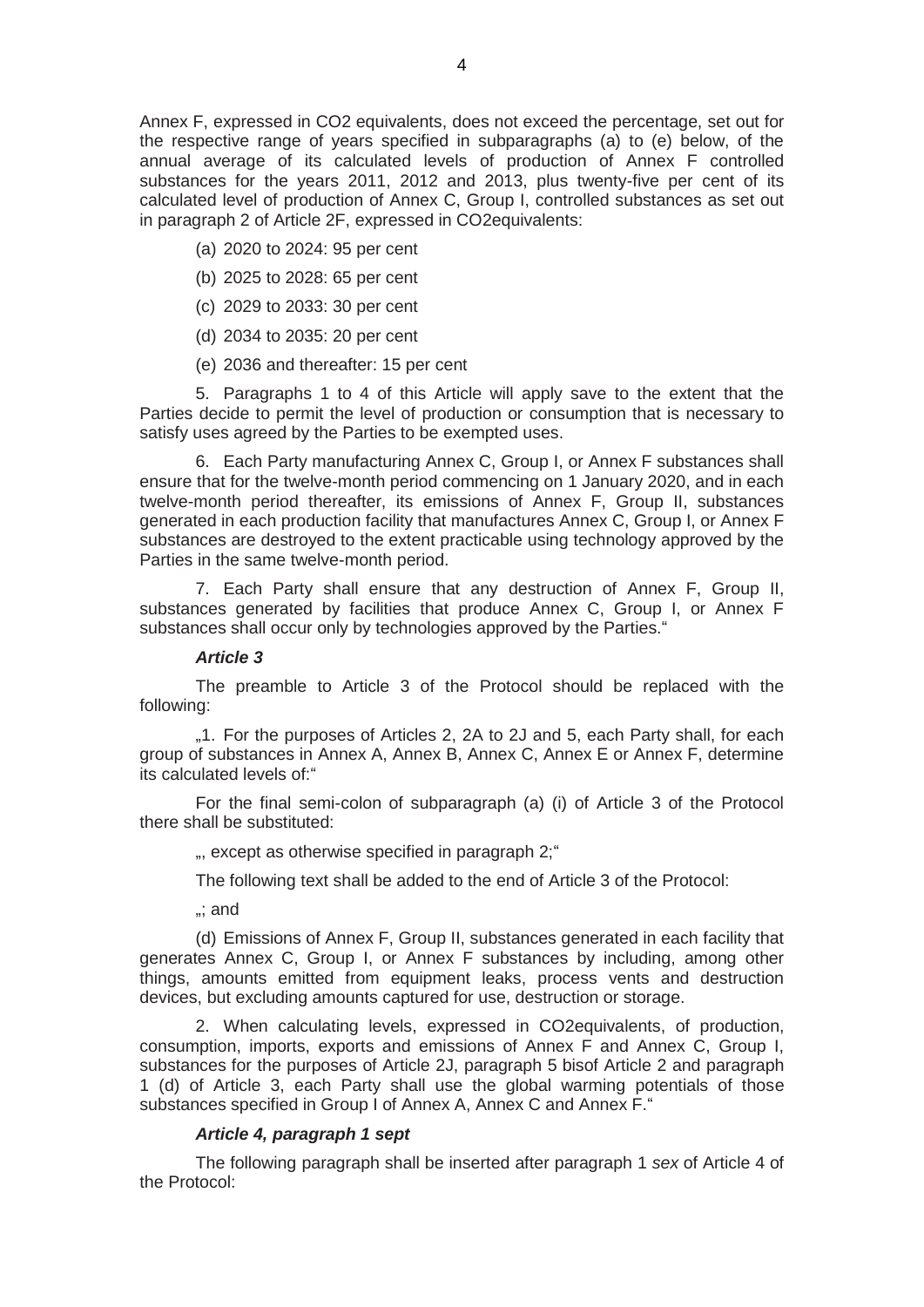"1 *sept.* Upon entry into force of this paragraph, each Party shall ban the import of the controlled substances in Annex F from any State not Party to this Protocol."

#### *Article 4, paragraph 2 sept*

The following paragraph shall be inserted after paragraph 2 *sex* of Article 4 of the Protocol:

"2 *sept.* Upon entry into force of this paragraph, each Party shall ban the export of the controlled substances in Annex F to any State not Party to this Protocol."

### *Article 4, paragraphs 5, 6 and 7*

In paragraphs 5, 6 and 7 of Article 4 of the Protocol, for the words:

"Annexes A, B, C and E" there shall be substituted:

"Annexes A, B, C, E and F"

### *Article 4, paragraphs 8*

In paragraph 8 of Article 4 of the Protocol, for the words:

"Articles 2A to 2I"

there shall be substituted:

"Articles 2A to 2J"

#### *Article 4B*

The following paragraph shall be inserted after paragraph 2 of Article 4B of the Protocol:

"2 *bis.* Each Party shall, by 1 January 2019 or within three months of the date of entry into force of this paragraph for it, whichever is later, establish and implement a system for licensing the import and export of new, used, recycled and reclaimed controlled substances in Annex F. Any Party operating under paragraph 1 of Article 5 that decides it is not in a position to establish and implement such a system by 1 January 2019 may delay taking those actions until 1 January 2021."

#### *Article 5*

In paragraph 4 of Article 5 of the Protocol, for the word:

 $.2$ I"

there shall be substituted:

"2J"

In paragraphs 5 and 6 of Article 5 of the Protocol, for the words:

"Article 2I"

there shall be substituted:

"Articles 2I and 2J"

In paragraph 5 of Article 5 of the Protocol, before the words:

"any control measures"

there shall be inserted:

"with"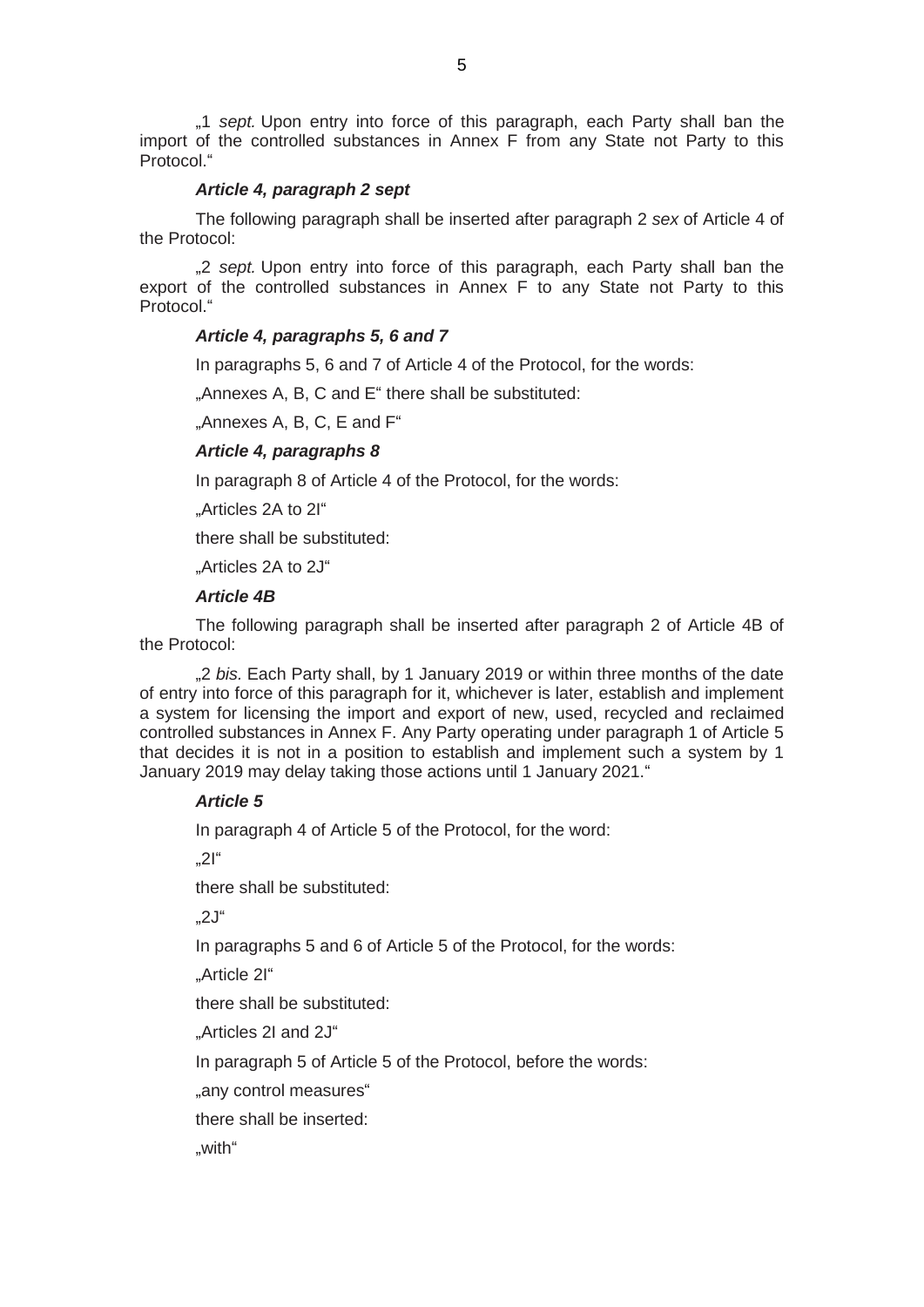The following paragraph shall be inserted after paragraph 8 *ter* of Article 5 of the Protocol:

"8 *qua*

(a) Each Party operating under paragraph 1 of this Article, subject to any adjustments made to the control measures in Article 2J in accordance with paragraph 9 of Article 2, shall be entitled to delay its compliance with the control measures set out in subparagraphs (a) to (e) of paragraph 1 of Article 2J and subparagraphs (a) to (e) of paragraph 3 of Article 2J and modify those measures as follows:

- (i) 2024 to 2028: 100 per cent
- (ii) 2029 to 2034: 90 per cent
- (iii) 2035 to 2039: 70 per cent
- (iv) 2040 to 2044: 50 per cent
- (v) 2045 and thereafter: 20 per cent

(b) Notwithstanding subparagraph (a) above, the Parties may decide that a Party operating under paragraph 1 of this Article, subject to any adjustments made to the control measures in Article 2J in accordance with paragraph 9 of Article 2, shall be entitled to delay its compliance with the control measures set out in subparagraphs (a) to (e) of paragraph 1 of Article 2J and subparagraphs (a) to (e) of paragraph 3 of Article 2J and modify those measures as follows:

- (i) 2028 to 2031: 100 per cent
- (ii) 2032 to 2036: 90 per cent
- (iii) 2037 to 2041: 80 per cent
- (iv) 2042 to 2046: 70 per cent
- (v) 2047 and thereafter: 15 per cent

(c) Each Party operating under paragraph 1 of this Article, for the purposes of calculating its consumption baseline under Article 2J, shall be entitled to use the average of its calculated levels of consumption of Annex F controlled substances for the years 2020, 2021 and 2022, plus sixty-five per cent of its baseline consumption of Annex C, Group I, controlled substances as set out in paragraph 8 ter of this Article.

(d) Notwithstanding subparagraph (c) above, the Parties may decide that a Party operating under paragraph 1 of this Article, for the purposes of calculating its consumption baseline under Article 2J, shall be entitled to use the average of its calculated levels of consumption of Annex F controlled substances for the years 2024, 2025 and 2026, plus sixty-five per cent of its baseline consumption of Annex C, Group I, controlled substances as set out in paragraph 8 ter of this Article.

(e) Each Party operating under paragraph 1 of this Article and producing the controlled substances in Annex F, for the purposes of calculating its production baseline under Article 2J, shall be entitled to use the average of its calculated levels of production of Annex F controlled substances for the years 2020, 2021 and 2022, plus sixty-five per cent of its baseline production of Annex C, Group I, controlled substances as set out in paragraph 8 ter of this Article.

(f) Notwithstanding subparagraph (e) above, the Parties may decide that a Party operating under paragraph 1 of this Article and producing the controlled substances in Annex F, for the purposes of calculating its production baseline under Article 2J, shall be entitled to use the average of its calculated levels of production of Annex F controlled substances for the years 2024, 2025 and 2026, plus sixty-five per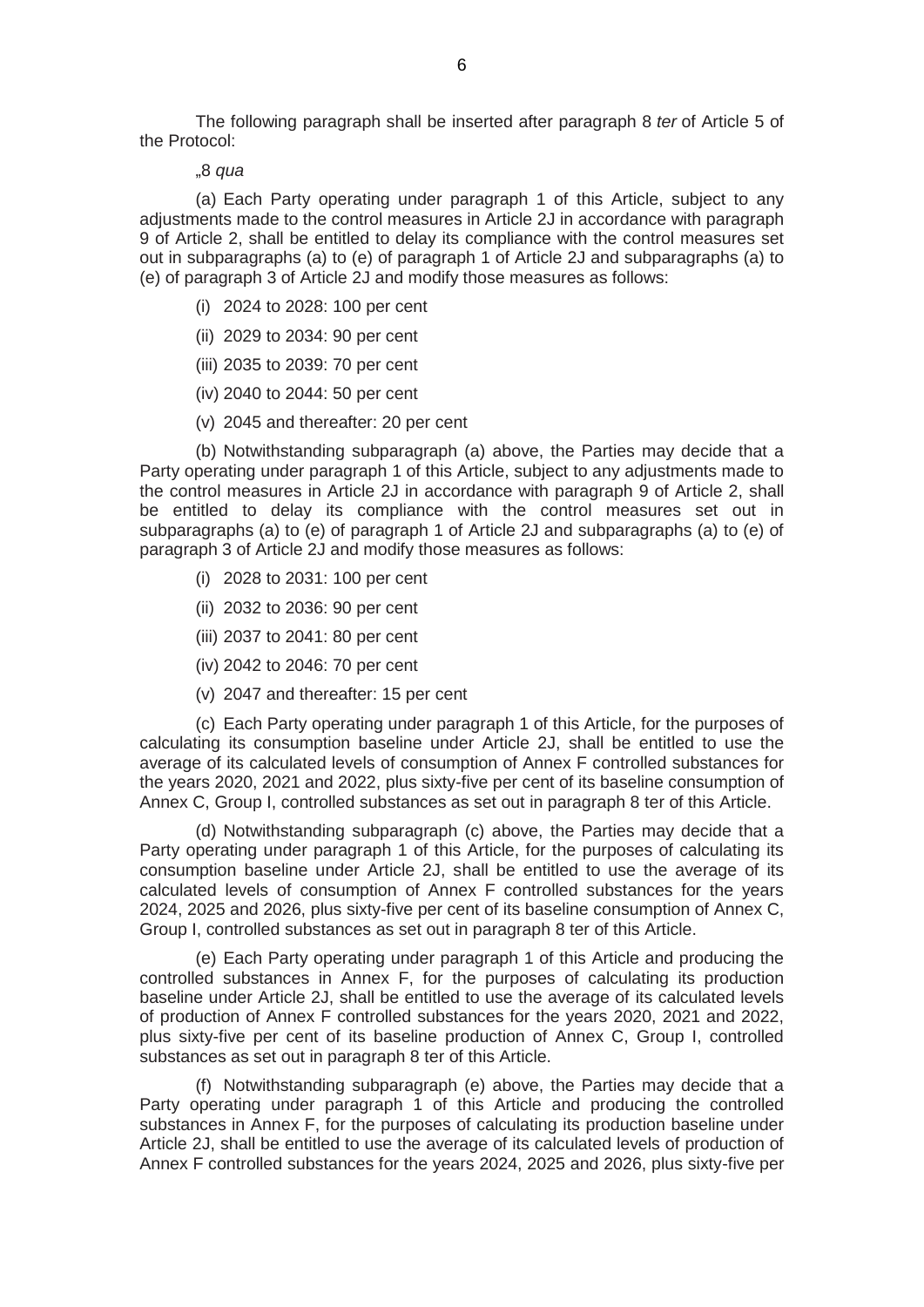cent of its baseline production of Annex C, Group I, controlled substances as set out in paragraph 8 ter of this Article.

(g) Subparagraphs (a) to (f) of this paragraph will apply to calculated levels of production and consumption save to the extent that a high-ambient-temperature exemption applies based on criteria decided by the Parties."

#### *Article 6*

In Article 6 of the Protocol, for the words:

"Articles 2A to 2I"

there shall be substituted:

"Articles 2A to 2J"

#### *Article 7, paragraphs 2, 3 and 3 ter*

The following line shall be inserted after the line that reads  $<sub>n</sub> - in Annex E$ , for</sub> the year 1991," in paragraph 2 of Article 7 of the Protocol:

 $m -$  in Annex F, for the years 2011 to 2013, except that Parties operating under paragraph 1 of Article 5 shall provide such data for the years 2020 to 2022, but those Parties operating under paragraph 1 of Article 5 to which subparagraphs (d) and (f) of paragraph 8 *qua* of Article 5 applies shall provide such data for the years 2024 to 2026;"

In paragraphs 2 and 3 of Article 7 of the Protocol, for the words:

"C and E"

there shall be substituted:

"C, E and F"

The following paragraph shall be added to Article 7 of the Protocol after paragraph 3 *bis:*

"3 *ter.* Each Party shall provide to the Secretariat statistical data on its annual emissions of Annex F, Group II, controlled substances per facility in accordance with paragraph 1 (d) of Article 3 of the Protocol."

#### *Article 7, paragraph 4*

In paragraph 4 of Article 7, after the words:

"statistical data on" and "provides data on"

there shall be added:

"production,"

#### *Article 10, paragraph 1*

In paragraph 1 of Article 10 of the Protocol, for the words:

"and Article 2I"

There shall be substituted:

", Article 2I and Article 2J"

The following shall be inserted at the end of paragraph 1 of Article 10 of the Protocol:

.Where a Party operating under paragraph 1 of Article 5 chooses to avail itself of funding from any other financial mechanism that could result in meeting any part of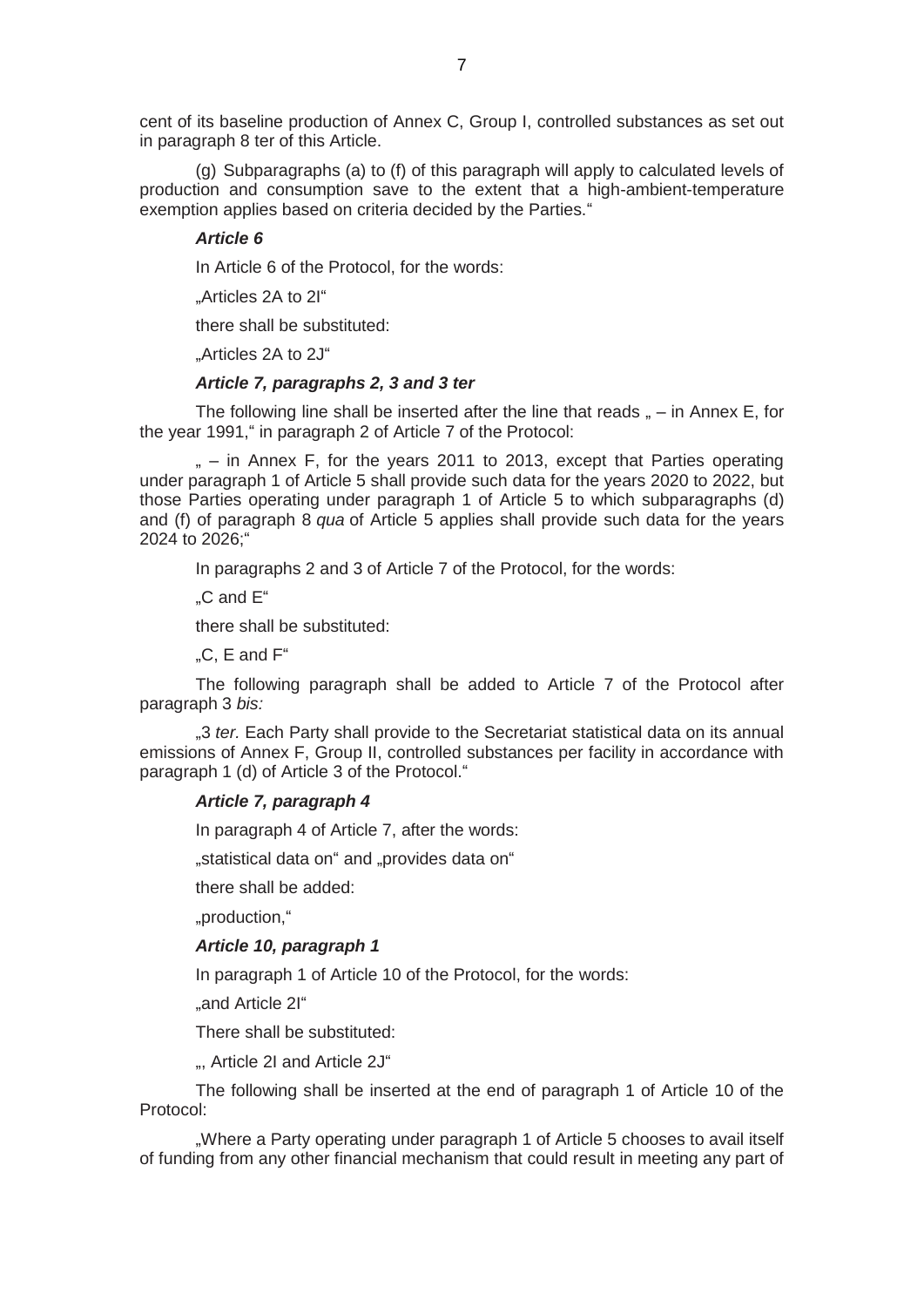its agreed incremental costs, that part shall not be met by the financial mechanism under Article 10 of this Protocol."

# *Article 17*

In Article 17 of the Protocol, for the words:

"Articles 2A to 2I"

there shall be substituted:

"Articles 2A to 2J"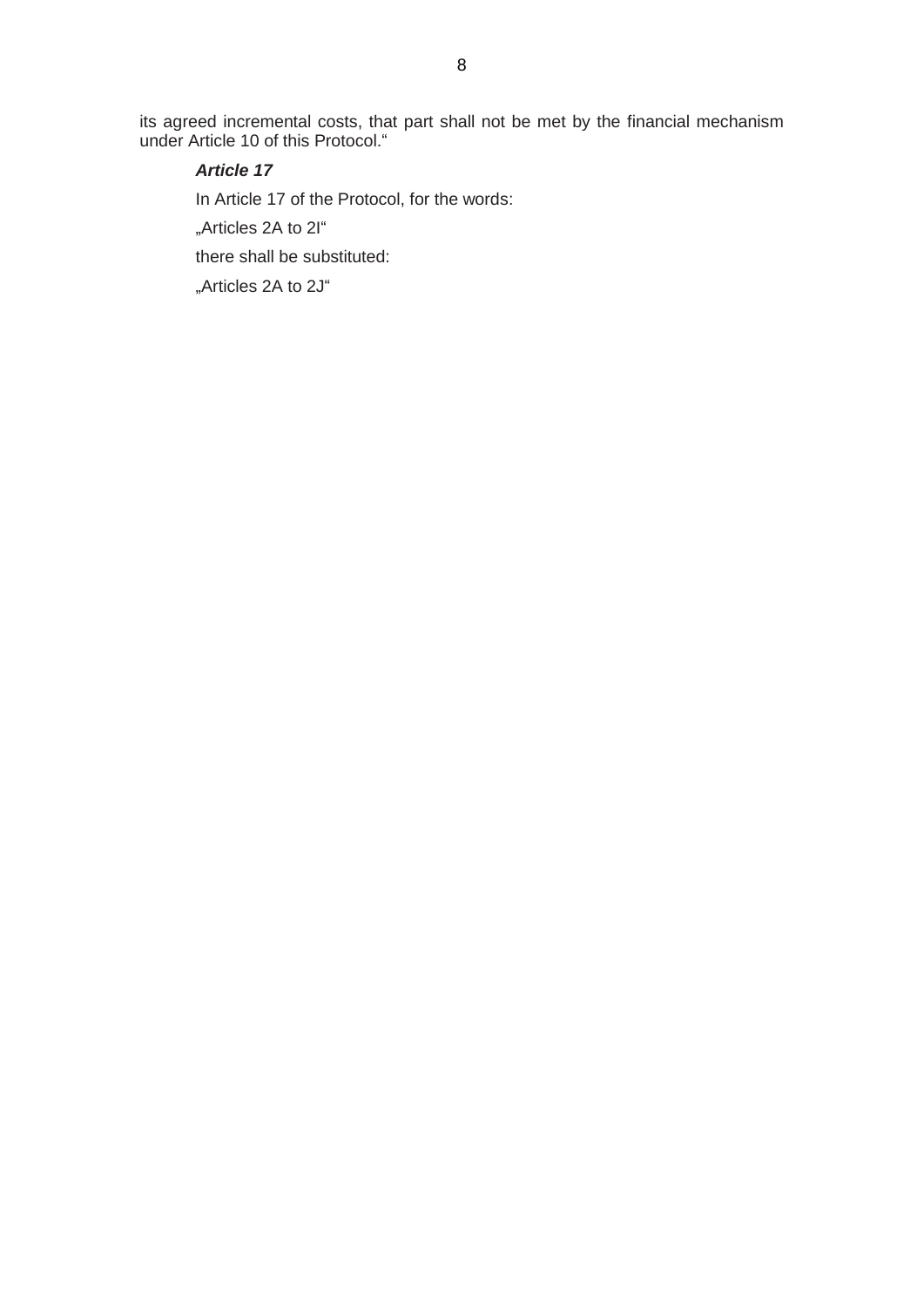The following table shall replace the table for Group I in Annex A to the Protocol:

|                                 | <b>Substance</b> | Ozone-<br><b>Depleting</b> | 100-Year<br>Global          |
|---------------------------------|------------------|----------------------------|-----------------------------|
| Group                           |                  | Potential*                 | Warming<br><b>Potential</b> |
| Group I                         |                  |                            |                             |
| CFCI <sub>3</sub>               | $(CFC-11)$       | 1.0                        | 4,750                       |
| CF <sub>2</sub> Cl <sub>2</sub> | $(CFC-12)$       | 1.0                        | 10,900                      |
| $C_2F_3Cl_3$                    | (CFC-113)        | 0.8                        | 6,130                       |
| $C_2F_4Cl_2$                    | (CFC-114)        | 1.0                        | 10,000                      |
| $C_2F_5Cl$                      | (CFC-115)        | 0.6                        | 7,370                       |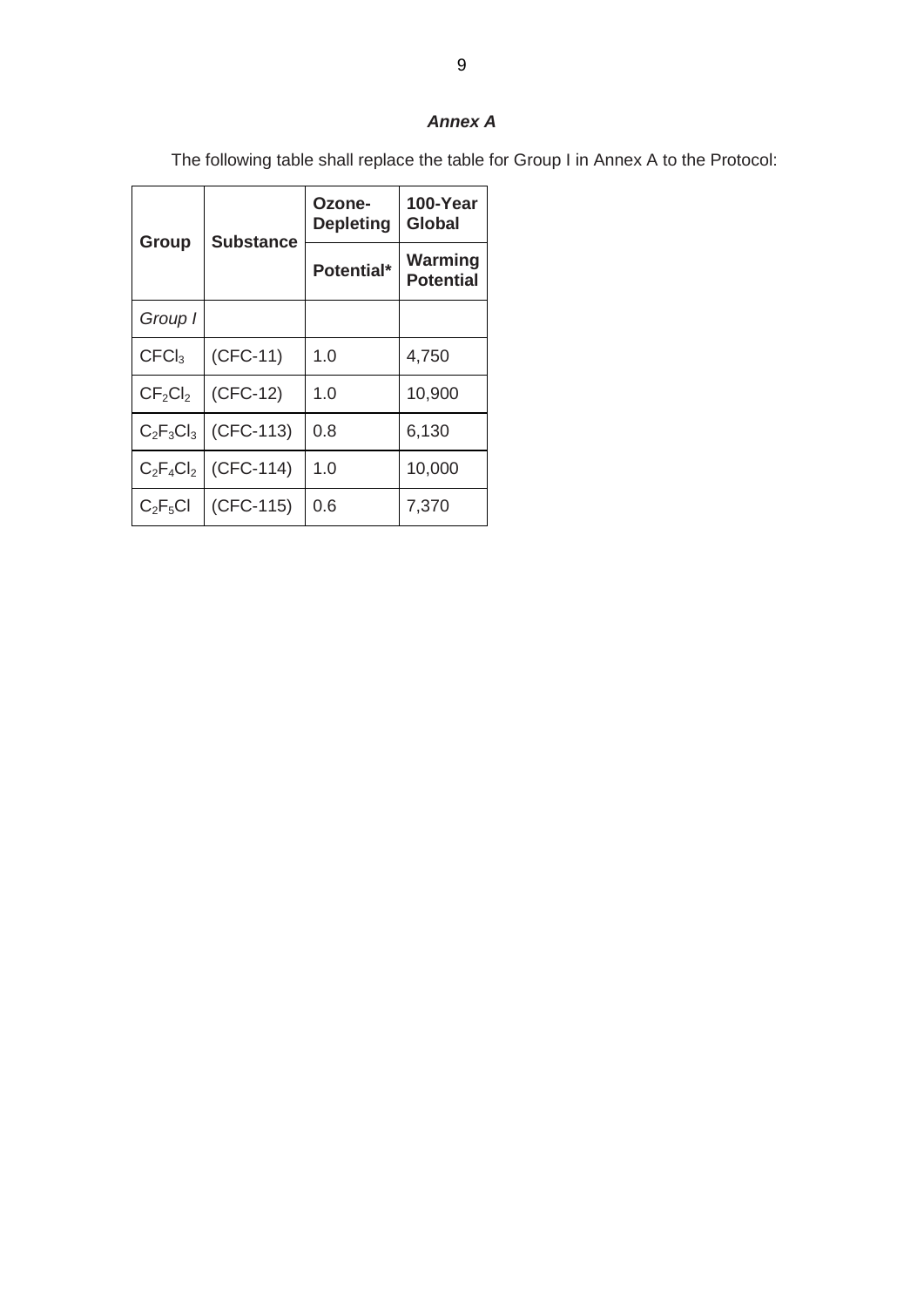# *Annex C and Annex F*

The following table shall replace the table for Group I in Annex C to the Protocol:

| <b>Group</b>                      | <b>Substance</b> | <b>Number</b><br><b>of</b><br><b>isomers</b> | <b>Ozone</b><br><b>Depleting</b><br>Potential* | 100-Year<br><b>Global</b><br>Warming<br>Potential*<br>$**$ |
|-----------------------------------|------------------|----------------------------------------------|------------------------------------------------|------------------------------------------------------------|
| Group I                           |                  |                                              |                                                |                                                            |
| CHFCI <sub>2</sub>                | (HCFC-21)**      | $\mathbf{1}$                                 | 0.04                                           | 151                                                        |
| CHF <sub>2</sub> Cl               | (HCFC-22)**      | 1                                            | 0.055                                          | 1810                                                       |
| CH <sub>2</sub> FCI               | (HCFC-31)        | $\mathbf{1}$                                 | 0.02                                           |                                                            |
| $C_2$ HFCl <sub>4</sub>           | (HCFC-121)       | $\overline{2}$                               | $0.01 - 0.04$                                  |                                                            |
| $C_2HF_2Cl_3$                     | (HCFC-122)       | 3                                            | $0.02 - 0.08$                                  |                                                            |
| $C_2HF_3Cl_2$                     | (HCFC-123)       | 3                                            | $0.02 - 0.06$                                  | 77                                                         |
| CHCl <sub>2</sub> CF <sub>3</sub> | (HCFC-123)**     |                                              | 0.02                                           |                                                            |
| $C_2HF_4Cl$                       | (HCFC-124)       | $\overline{2}$                               | $0.02 - 0.04$                                  | 609                                                        |
| CHFCICF <sub>3</sub>              | (HCFC-124)**     |                                              | 0.022                                          |                                                            |
| $C_2H_2FCI_3$                     | (HCFC-131)       | 3                                            | $0.007 - 0.05$                                 |                                                            |
| $C_2H_2F_2Cl_2$                   | (HCFC-132)       | $\overline{4}$                               | $0.008 - 0.05$                                 |                                                            |
| $C_2H_2F_3Cl$                     | (HCFC-133)       | 3                                            | $0.02 - 0.06$                                  |                                                            |
| $C_2H_3FCI_2$                     | (HCFC-141)       | 3                                            | $0.005 - 0.07$                                 |                                                            |
| $CH_3CFCI_2$                      | (HCFC-141b)**    |                                              | 0.11                                           | 725                                                        |
| $C_2H_3F_2Cl$                     | (HCFC-142)       | 3                                            | $0.008 - 0.07$                                 |                                                            |
| $CH_3CF_2Cl$                      | (HCFC-142b)**    |                                              | 0.065                                          | 2310                                                       |
| $C_2H_4FCI$                       | (HCFC-151)       | $\overline{2}$                               | $0.003 - 0.005$                                |                                                            |
| $C_3$ HFCI6                       | (HCFC-221)       | 5                                            | $0.015 - 0.07$                                 |                                                            |
| $C_3HF_2Cl_5$                     | (HCFC-222)       | 9                                            | $0.01 - 0.09$                                  |                                                            |
| $C_3HF_3Cl_4$                     | (HCFC-223)       | 12                                           | $0.01 - 0.08$                                  |                                                            |
| $C_3HF_4Cl_3$                     | (HCFC-224)       | 12                                           | $0.01 - 0.09$                                  |                                                            |
| $C_3HF_5Cl_2$                     | (HCFC-225)       | 9                                            | $0.02 - 0.07$                                  |                                                            |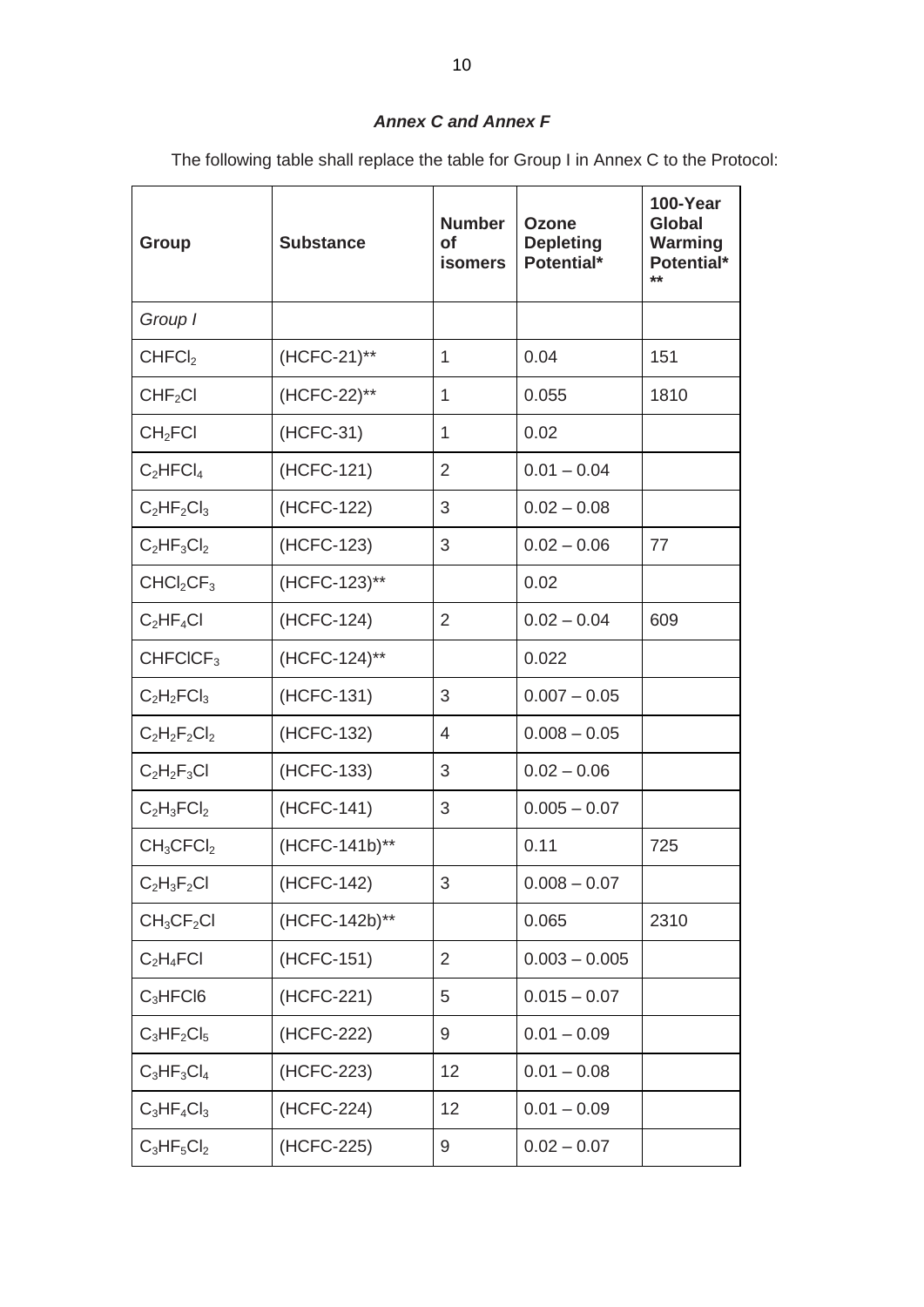| $CF3CF2CHCl2$                           | (HCFC-225ca)** |    | 0.025          | 122 |
|-----------------------------------------|----------------|----|----------------|-----|
| CF <sub>2</sub> CICF <sub>2</sub> CHCIF | (HCFC-225cb)** |    | 0.033          | 595 |
| $C_3HF_6Cl$                             | (HCFC-226)     | 5  | $0.02 - 0.10$  |     |
| $C_3H_2FCI_5$                           | (HCFC-231)     | 9  | $0.05 - 0.09$  |     |
| $C_3H_2F_2Cl_4$                         | (HCFC-232)     | 16 | $0.008 - 0.10$ |     |
| $C_3H_2F_3Cl_3$                         | (HCFC-233)     | 18 | $0.007 - 0.23$ |     |
| $C_3H_2F_4Cl_2$                         | (HCFC-234)     | 16 | $0.01 - 0.28$  |     |
| $C_3H_2F_5Cl$                           | (HCFC-235)     | 9  | $0.03 - 0.52$  |     |
| $C_3H_3FCI_4$                           | (HCFC-241)     | 12 | $0.004 - 0.09$ |     |
| $C_3H_3F_2Cl_3$                         | (HCFC-242)     | 18 | $0.005 - 0.13$ |     |
| $C_3H_3F_3Cl_2$                         | (HCFC-243)     | 18 | $0.007 - 0.12$ |     |
| $C_3H_3F_4Cl$                           | (HCFC-244)     | 12 | $0.009 - 0.14$ |     |
| $C_3H_4FCI_3$                           | (HCFC-251)     | 12 | $0.001 - 0.01$ |     |
| $C_3H_4F_2Cl_2$                         | (HCFC-252)     | 16 | $0.005 - 0.04$ |     |
| $C_3H_4F_3Cl$                           | (HCFC-253)     | 12 | $0.003 - 0.03$ |     |
| $C_3H_5FCI_2$                           | (HCFC-261)     | 9  | $0.002 - 0.02$ |     |
| $C_3H_5F_2Cl$                           | (HCFC-262)     | 9  | $0.002 - 0.02$ |     |
| $C_3H_6FCl$                             | (HCFC-271)     | 5  | $0.001 - 0.03$ |     |

\* Where a range of ODPs is indicated, the highest value in that range shall be used for the purposes of the Protocol. The ODPs listed as a single value have been determined from calculations based on laboratory measurements. Those listed as a range are based on estimates and are less certain. The range pertains to an isomeric group. The upper value is the estimate of the ODP of the isomer with the highest ODP, and the lower value is the estimate of the ODP of the isomer with the lowest ODP.

\*\* Identifies the most commercially viable substances with ODP values listed against them to be used for the purposes of the Protocol.

\*\*\* For substances for which no GWP is indicated, the default value 0 applies until a GWP value is included by means of the procedure foreseen in paragraph 9 (a) (ii) of Article 2.

The following annex shall be added to the Protocol after Annex E: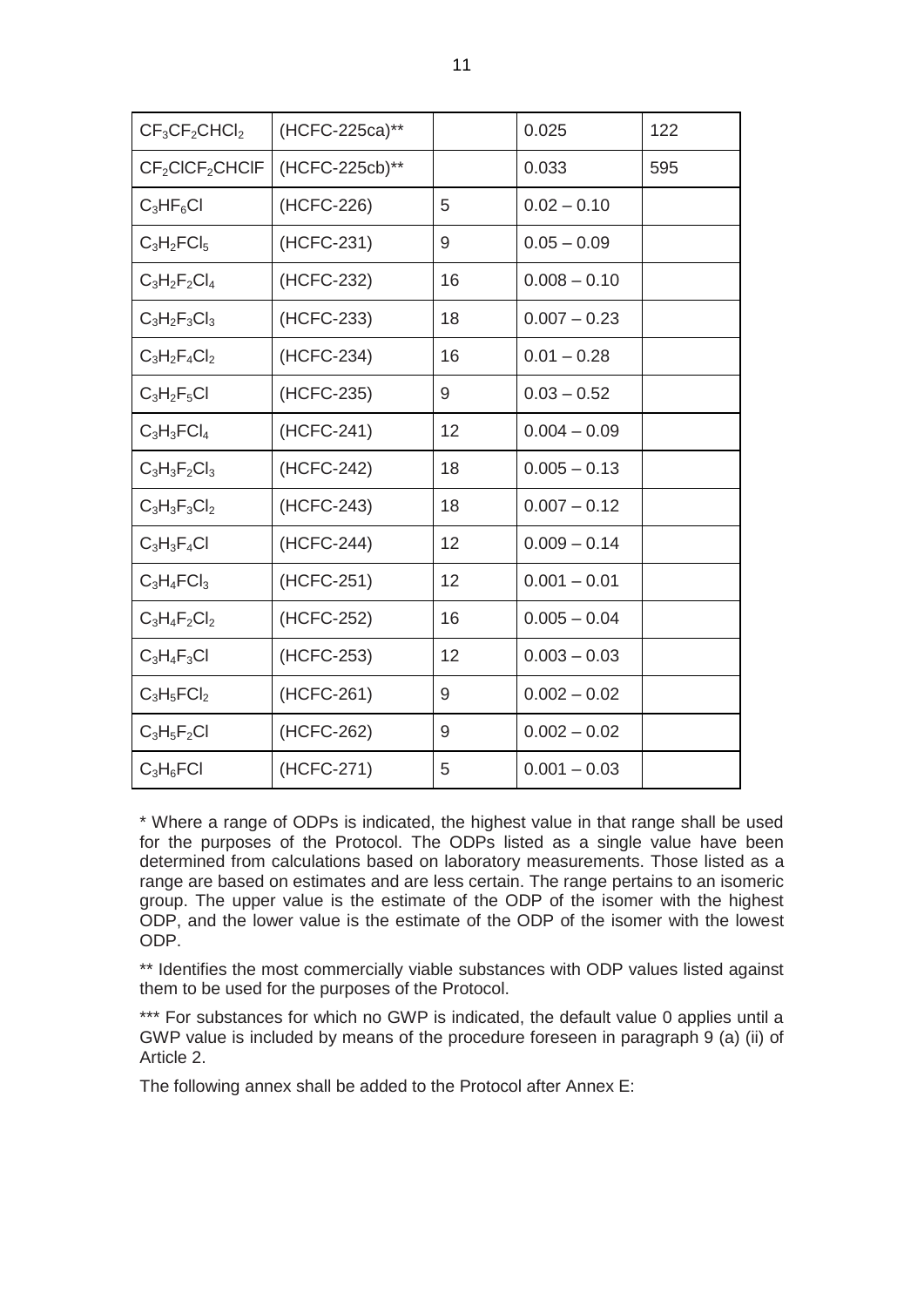|  |  | "Annex F: Controlled substances |  |  |  |
|--|--|---------------------------------|--|--|--|
|--|--|---------------------------------|--|--|--|

| <b>Group</b>                        | <b>Substance</b>    | 100-Year<br>Global<br>Warming<br><b>Potential</b> |
|-------------------------------------|---------------------|---------------------------------------------------|
| Group I                             |                     |                                                   |
| CHF <sub>2</sub> CHF <sub>2</sub>   | <b>HFC-134</b>      | 1,100                                             |
| CH <sub>2</sub> FCF <sub>3</sub>    | <b>HFC-134a</b>     | 1,430                                             |
| CH <sub>2</sub> FCHF <sub>2</sub>   | <b>HFC-143</b>      | 353                                               |
| $CHF2CH2CF3$                        | HFC-245fa           | 1,030                                             |
| $CF_3CH_2CF_2CH_3$                  | HFC-365mfc          | 794                                               |
| CF <sub>3</sub> CHFCF <sub>3</sub>  | HFC-227ea           | 3,220                                             |
| $CH2FCF2CF3$                        | HFC-236cb           | 1,340                                             |
| CHF <sub>2</sub> CHFCF <sub>3</sub> | HFC-236ea           | 1,370                                             |
| $CF_3CH_2CF_3$                      | HFC-236fa           | 9,810                                             |
| $CH2FCF2CHF2$                       | <b>HFC-245ca</b>    | 693                                               |
| $CF3CHFCHFCF2CF3$                   | <b>HFC-43-10mee</b> | 1,640                                             |
| $CH_2F_2$                           | <b>HFC-32</b>       | 675                                               |
| CHF <sub>2</sub> CF <sub>3</sub>    | <b>HFC-125</b>      | 3,500                                             |
| CH <sub>3</sub> CF <sub>3</sub>     | <b>HFC-143a</b>     | 4,470                                             |
| $CH_3F$                             | <b>HFC-41</b>       | 92                                                |
| CH <sub>2</sub> FCH <sub>2</sub> F  | <b>HFC-152</b>      | 53                                                |
| CH <sub>3</sub> CHF <sub>2</sub>    | <b>HFC-152a</b>     | 124                                               |
|                                     |                     |                                                   |
| Group II                            |                     |                                                   |
| CHF <sub>3</sub>                    | <b>HFC-23</b>       | 14,800                                            |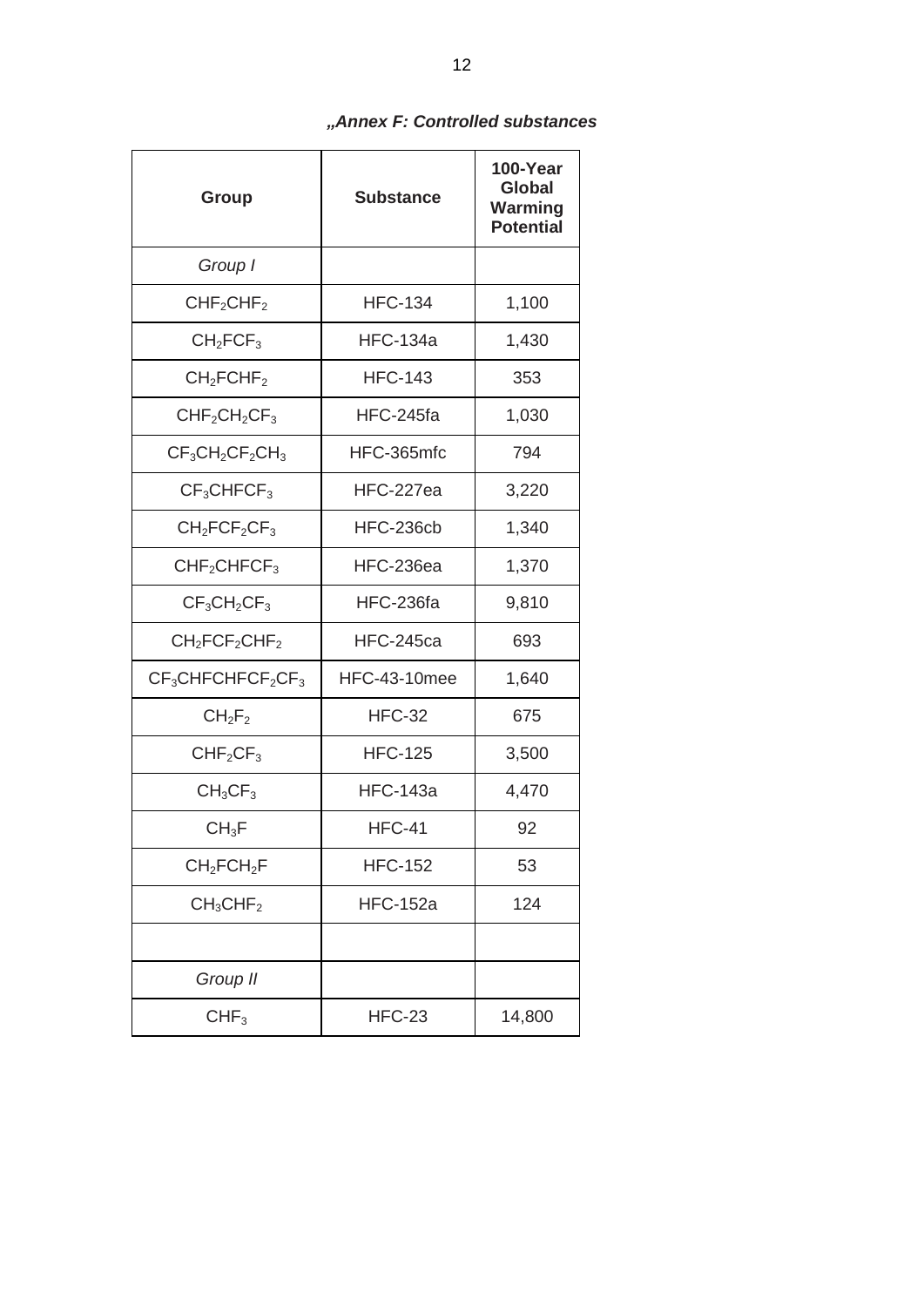#### **Article II: Relationship to the 1999 Amendment**

No State or regional economic integration organization may deposit an instrument of ratification, acceptance or approval of or accession to this Amendment unless it has previously, or simultaneously, deposited such an instrument to the Amendment adopted at the Eleventh Meeting of the Parties in Beijing, 3 December 1999.

#### **Article III: Relationship to the United Nations Framework Convention on Climate Change and its Kyoto Protocol**

This Amendment is not intended to have the effect of excepting hydrofluorocarbons from the scope of the commitments contained in Articles 4 and 12 of the United Nations Framework Convention on Climate Change or in Articles 2, 5, 7 and 10 of its Kyoto Protocol.

#### **Article IV: Entry into force**

1. Except as noted in paragraph 2, below, this Amendment shall enter into force on 1 January 2019, provided that at least twenty instruments of ratification, acceptance or approval of the Amendment have been deposited by States or regional economic integration organizations that are Parties to the Montreal Protocol on Substances that Deplete the Ozone Layer. In the event that this condition has not been fulfilled by that date, the Amendment shall enter into force on the ninetieth day following the date on which it has been fulfilled.

2. The changes to Article 4 of the Protocol, Control of trade with non-Parties, set out in Article I of this Amendment shall enter into force on 1 January 2033, provided that at least seventy instruments of ratification, acceptance or approval of the Amendment have been deposited by States or regional economic integration organizations that are Parties to the Montreal Protocol on Substances that Deplete the Ozone Layer. In the event that this condition has not been fulfilled by that date, the Amendment shall enter into force on the ninetieth day following the date on which it has been fulfilled.

3. For purposes of paragraphs 1 and 2, any such instrument deposited by a regional economic integration organization shall not be counted as additional to those deposited by member States of such organization.

4. After the entry into force of this Amendment, as provided under paragraphs 1 and 2, it shall enter into force for any other Party to the Protocol on the ninetieth day following the date of deposit of its instrument of ratification, acceptance or approval.

#### **Article V: Provisional application**

Any Party may, at any time before this Amendment enters into force for it, declare that it will apply provisionally any of the control measures set out in Article 2J, and the corresponding reporting obligations in Article 7, pending such entry into force.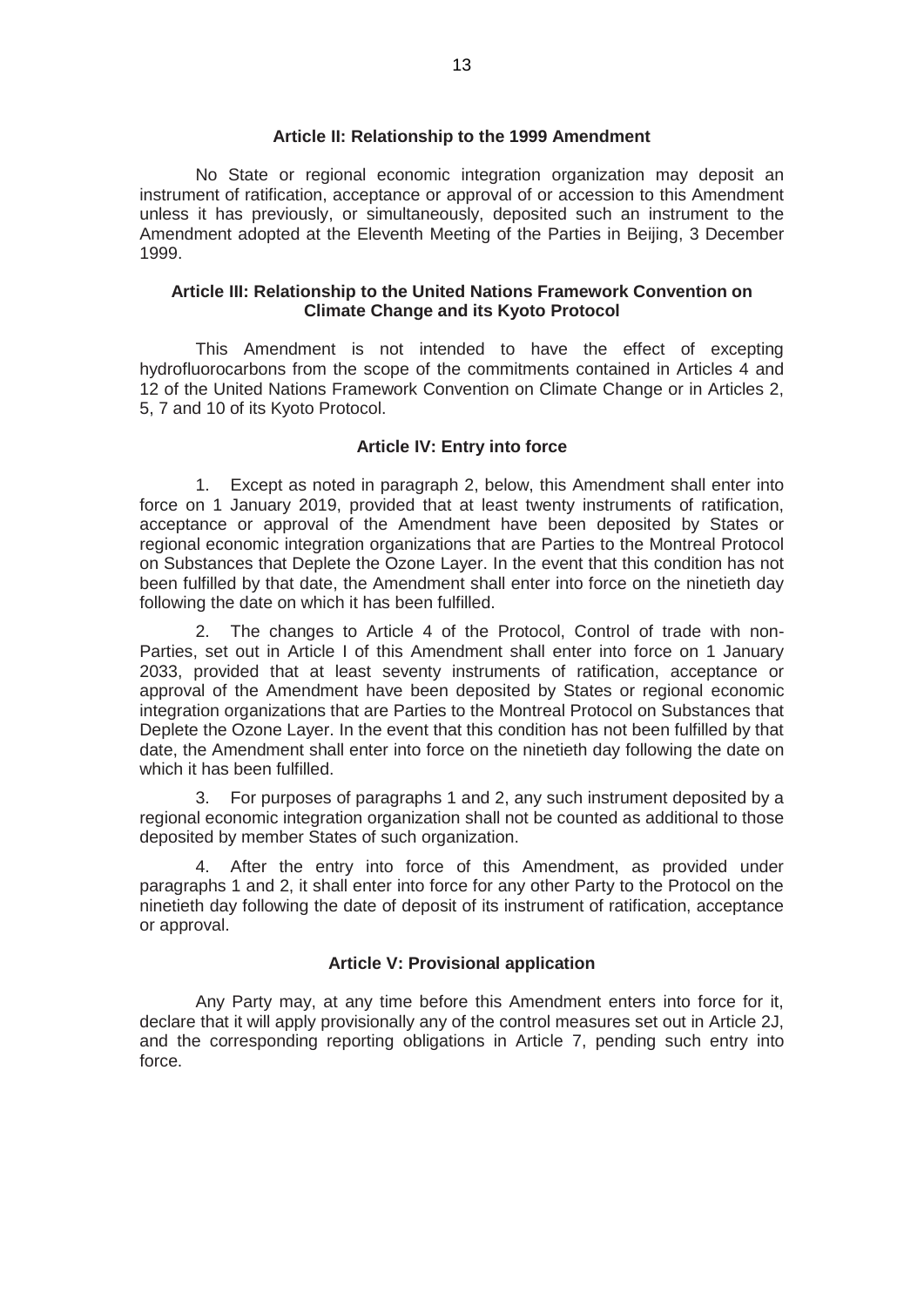#### **AMANDMAN NA MONTREALSKI PROTOKOL O SUPSTANCAMA KOJE OŠTEĆUJU OZONSKI OMOTAČ**

#### **Član I: Amandman**

### *Član 1, stav 4.*

U članu 1.stav 4. Protokola reči:

"Aneksu C ili Aneksu E" zamenjuju se sledećim:

"Aneksu C, Aneksu E ili Aneksu F"

#### *Član 2, stav 5.*

U članu 2. stava 5. Protokola, reči:

"i članu 2H" zamenjuju se sledećim:

"članovima 2H i 2J"

#### *Član 2, stavovi 8(a), 9 (a) i 11*

U članu 2. stavu 8. podstavu (a) i stavu 11. Protokola reči:

"članovima od 2A do 2l" zamenjuju se rečima:

"članovima od 2A do 2J".

Na kraju člana 2. stava 8. podstav (a) Protokola dodaju se reči:

"Svaki takav sporazum može se proširiti tako da obuhvata obaveze u pogledu potrošnje ili proizvodnje u skladu sa članom 2J, pod uslovom da ukupni kombinovani obračunski nivo potrošnje ili proizvodnje odgovarajućih Strana ne prevazilazi vrednosti propisane članom 2J.."

U članu 2. stavu 9. podstavu (a) podtački (i) Protokola, nakon drugog navođenja reči: "korekcije"

briše se: ..i".

Član 2 stav 9 podstav (a) podtačka (ii) Protokola se prenumeriše kao član 2 stav 9 podstav (a) podtačka (iii).

Sledeće se dodaje kao član 2 stav 9 podstav (a) podtačka (ii) Protokola:

"Trebalo bi izvršiti korekcije za potencijal globalnog zagrevanja navedene u Aneksu A, grupi I, Aneksu C i Aneksu F i, ako je potrebno, utvrditi kakve to korekcije treba da budu; i"

#### *Član 2J*

Sledeći član umeće se iza člana 2I Protokola:

"Član 2J: Fluorougljovodonici

1. Svaka Strana će obezbediti da za dvanaestomesečni period počevši od 01. januara 2019. godine, i u svakom narednom dvanaestomesečnom periodu, njen obračunski nivo potrošnje kontrolisanih supstanci iz Aneksa F, izražen u ekvivalentima CO2, ne premaši procenat naveden za odgovarajući vremenski period u podstavovima (a) do (e) iz ovog člana, godišnje prosečne vrednosti njenog obračunskog nivoa potrošnje kontrolisanih supstanci iz Aneksa F za 2011, 2012. i 2013.godinu, plus petnaest procenata obračunskog nivoa potrošnje kontrolisanih supstanci iz Aneksa C, Grupa I kao što je propisano stavom 1 člana 2F, izraženo u ekvivalentima CO2: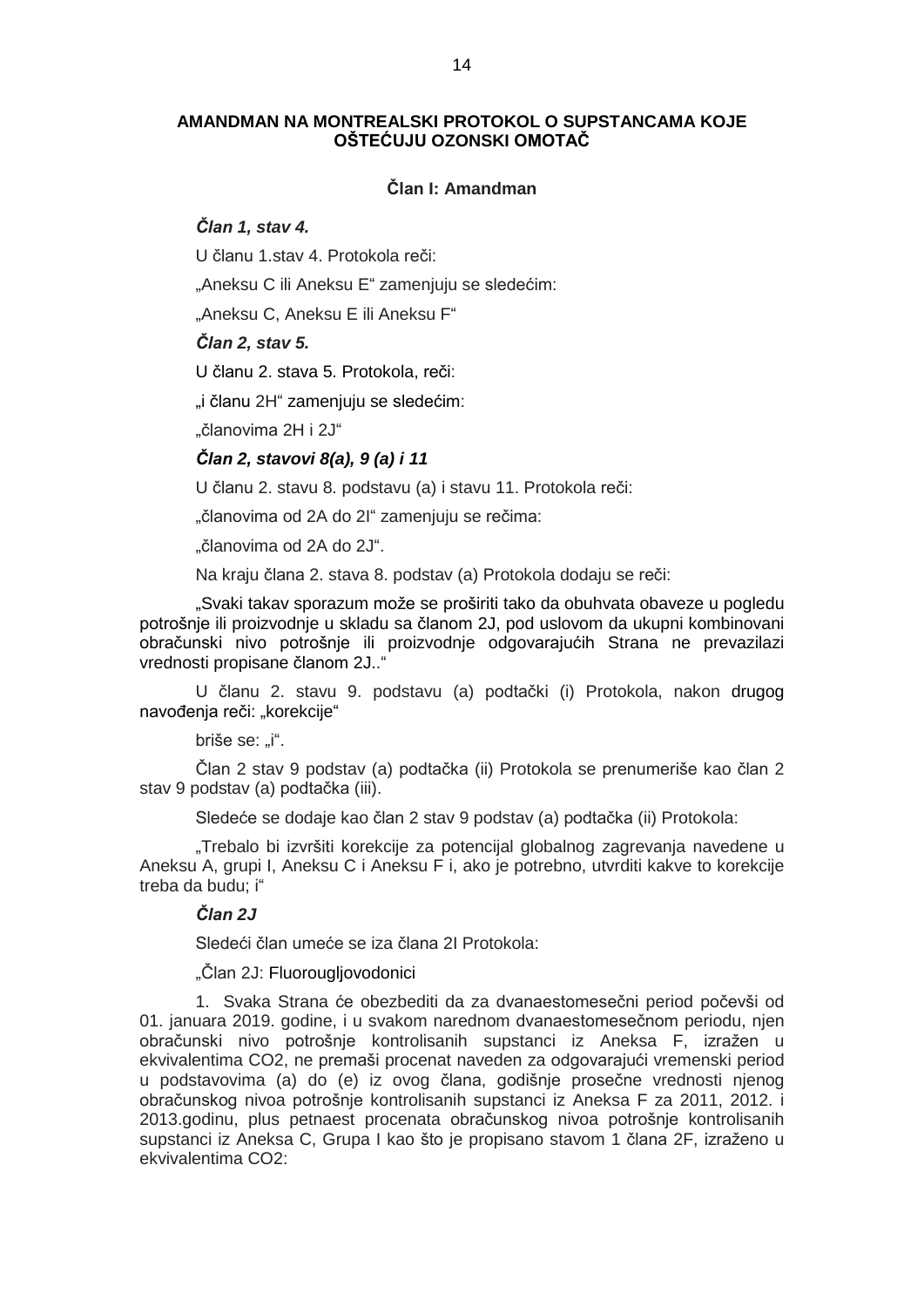- (a) od 2019. do 2023.: 90 %;
- (b) od 2024. do 2028.: 60 %;
- (c) od 2029. do 2033.: 30 %;
- (d) od 2034. do 2035.: 20 %;
- (e) 2036. i na dalje: 15 %.

2. Ne dovodeći u pitanje stav 1 ovog člana, Strane mogu da odluče da će Strana obezbediti da za dvanaestomesečni period počevši od 1. januara 2020.godine, i u svakom narednom dvanaestomesečnom periodu, njen obračunski nivo potrošnje kontrolisanih supstanci iz Aneksa F, izražen u ekvivalentima CO2, ne premaši procenat naveden za odgovarajući vremenski period u podstavovima (a) do (e) iz ovog člana, godišnje prosečne vrednosti njenog obračunskog nivoa potrošnje kontrolisanih supstanci iz Aneksa F za 2011, 2012. i 2013.godinu, plus dvadesetpet procenata obračunskog nivoa potrošnje kontrolisanih supstanci iz Aneksa C, Grupa I kao što je propisano stavom 1 člana 2F, izraženo u ekvivalentima CO2:

- (a) od 2020. do 2024.: 95 %;
- (b) od 2025. do 2028.: 65 %;
- (c) od 2029. do 2033.: 30 %;
- (d) od 2034. do 2035.: 20 %;
- (e) 2036. i na dalje: 15 %.

3. Svaka Strana koja proizvodi kontrolisane supstance iz Aneksa F će obezbediti da za dvanaestomesečni period počevši od 1. januara 2019. godine, i u svakom narednom dvanaestomesečnom periodu, njen obračunski nivo proizvodnje kontrolisanih supstanci iz Aneksa F, izražen u ekvivalentima CO2, ne premaši procenat naveden za odgovarajući vremenski period u podstavovima (a) do (e) iz ovog člana, godišnje prosečne vrednosti njenog obračunskog nivoa proizvodnje kontrolisanih supstanci iz Aneksa F za 2011, 2012. i 2013.godinu, plus petnaest procenata obračunskog nivoa proizvodnje kontrolisanih supstanci iz Aneksa C, Grupa I kao što je propisano stavom 2 člana 2F, izraženo u ekvivalentima CO2:

- (a) od 2019. do 2023: 90 %;
- (b) od 2024. do 2028.: 60 %;
- (c) od 2029. do 2033.: 30 %;
- (d) od 2034. do 2035.: 20 %;
- (e) 2036. i na dalje: 15 %.

4. Ne dovodeći u pitanje stav 3. ovog člana, Strane mogu da odluče da će Strana koja proizvodi kontrolisane supstance iz Aneksa F obezbediti da za dvanaestomesečni period počevši od 1. januara 2020.godine, i u svakom narednom dvanaestomesečnom periodu, njen obračunski nivo proizvodnje kontrolisanih supstanci iz Aneksa F, izražen u ekvivalentima CO2, ne premaši procenat naveden za odgovarajući vremenski period u subparagrafima (a) do (e) iz ovog člana, godišnje prosečne vrednosti njenog obračunskog nivoa proizvodnje kontrolisanih supstanci iz Aneksa F za 2011, 2012. i 2013.godinu, plus dvadesetpet procenata njenog obračunskog nivoa proizvodnje kontrolisanih supstanci iz Aneksa C, Grupa I kao što je propisano paragrafom 2 člana 2F, izraženo u ekvivalentima CO2:

- (a) od 2020. do 2024.: 95 %;
- (b) od 2025. do 2028.: 65 %;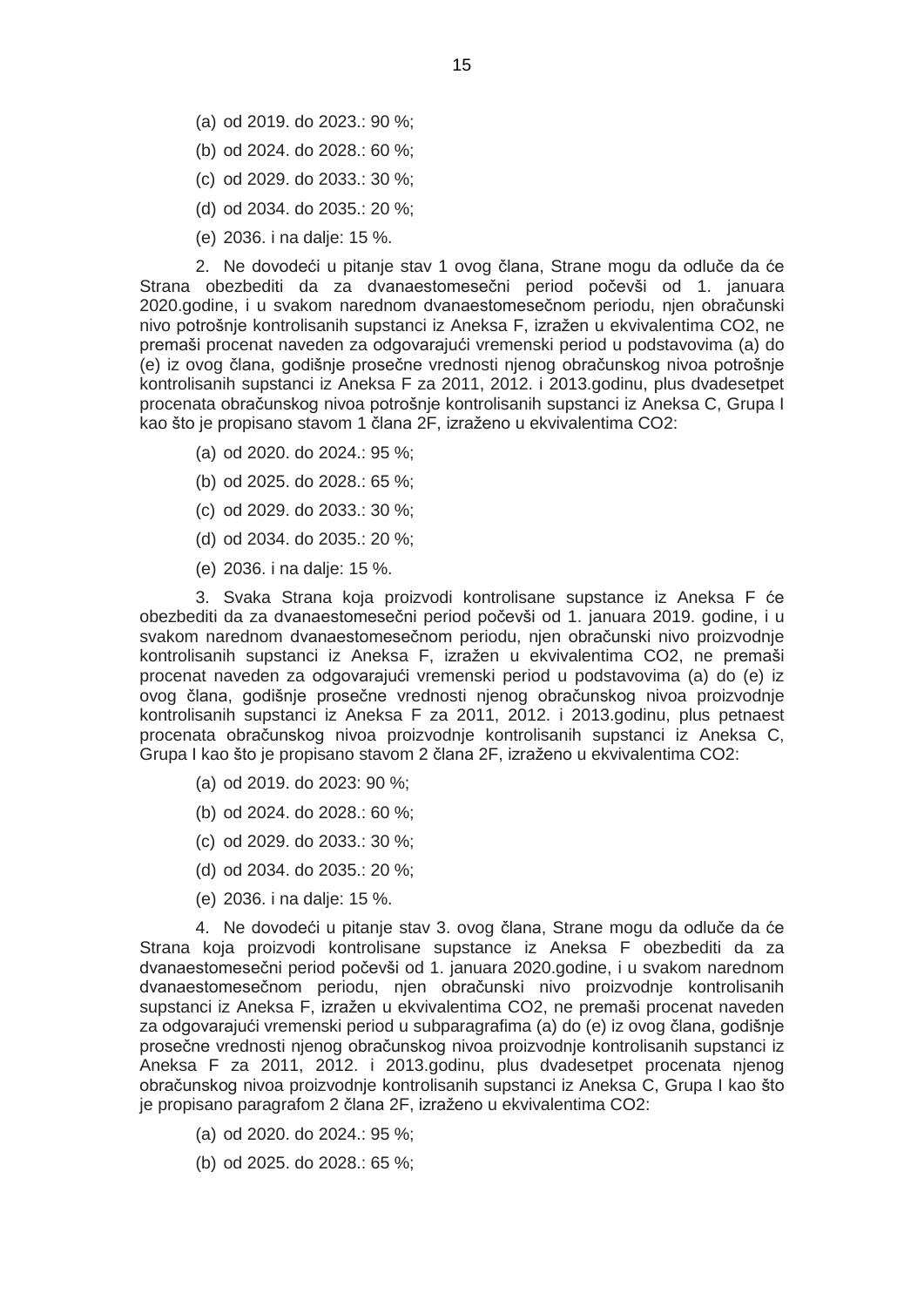- (c) od 2029. do 2033.: 30 %;
- (d) od 2034. do 2035.: 20 %;
- (e) 2036. i na dalje: 15 %.

5. Stavovi od 1. do 4. ovog člana primenjuju se uvek, osim ako Strane odluče da dozvole nivo proizvodnje ili potrošnje koji je neophodan da bi se udovoljilo primenama za koje su se sporazumele da su izuzete od primene ovih odredbi.

6. Svaka Strana koja proizvodi supstance iz Aneksa C, Grupa I ili Aneksa F obezbediće da u dvanaestomesečnom periodu počev od 1. januara 2020.godine, te u svakom narednom dvanaestomesečnom periodu njene emisije supstanci iz Aneksa F, Grupa II, proizvedenih u svakom proizvodnom pogonu koji proizvodi supstance iz Aneksa C, Grupa I ili Aneksa F budu uništene u onoj meri u kojoj je to praktično izvodljivo, upotrebom tehnologije koju su Strane odobrile u toku istog dvanaestomesečnog perioda.

7. Svaka Strana će obezbediti da se svako uništavanje supstanci iz Aneksa F, Grupa II proizvedenih u pogonima koji proizvode supstance iz Aneksa C, Grupa I ili Aneksa F, izvodi isključivo pomoću tehnologija koje Strane odobre."

*Član 3.*

Preambulu člana 3. Protokola trebalo bi zameniti sledećim:

"1. U smislu čl. 2, 2A do 2J i 5. svaka Strana će za svaku grupu supstanci iz Aneksa A, Aneksa B, Aneksa C, Aneksa E ili Aneksa F utvrditi svoje obračunske nivoe:"

Posle zareza na kraju člana 3. podstav (a) (i) Protokola dodaju se reči:

", osim ako nije drugačije navedeno u stavu 2.;"

Sledeći tekst dodaje se na kraju člana 3.Protokola:

 $\therefore$  i

(d) emisija supstanci iz Aneksa F, grupe II nastalih u svakom objektu koji proizvodi supstance iz Aneksa C, grupe I ili AneksaF uključivanjem, između ostalih, količina emitovanih iz oštećene opreme, procesnih ventila i uređaja za uništavanje, ali isključujući količine uhvaćene za upotrebu, uništavanje ili skladištenje.

2. Prilikom izračunavanja nivoa, izraženih kao CO2 ekvivalenta, proizvodnje, potrošnje, uvoza, izvoza i emisija supstanci iz Aneksa F i Aneksa C, Grupa I u smislu člana 2J, paragrafa 5 člana 2 i paragrafa 1 (d) člana 3, svaka Strana će koristiti potencijal globalnog zagrevanja za te supstance navedene u Grupi I Aneksa A, Aneksa C i Aneksa F."

#### *Član 4. stav 1 sept*

Sledeći tekst dodaje se iza stava 1 sex u članu 4 Protokola:

"1.sept. Stupanjem na snagu ovog stava, svaka Strana će zabraniti uvoz kontrolisanih supstanci iz Aneksa F iz bilo koje države koja nije potpisnica ovog Protokola."

#### *Član 4. stav2 sept*

Sledeći tekst dodaje se iza stava 2 sex u članu Protokola:

"2.sept. Stupanjem na snagu ovog stava, svaka Strana će zabraniti izvoz kontrolisanih supstanci iz Aneksa F u bilo koju državu koja nije potpisnica ovog Protokola "

#### *Član 4. stav 5., 6. i 7.*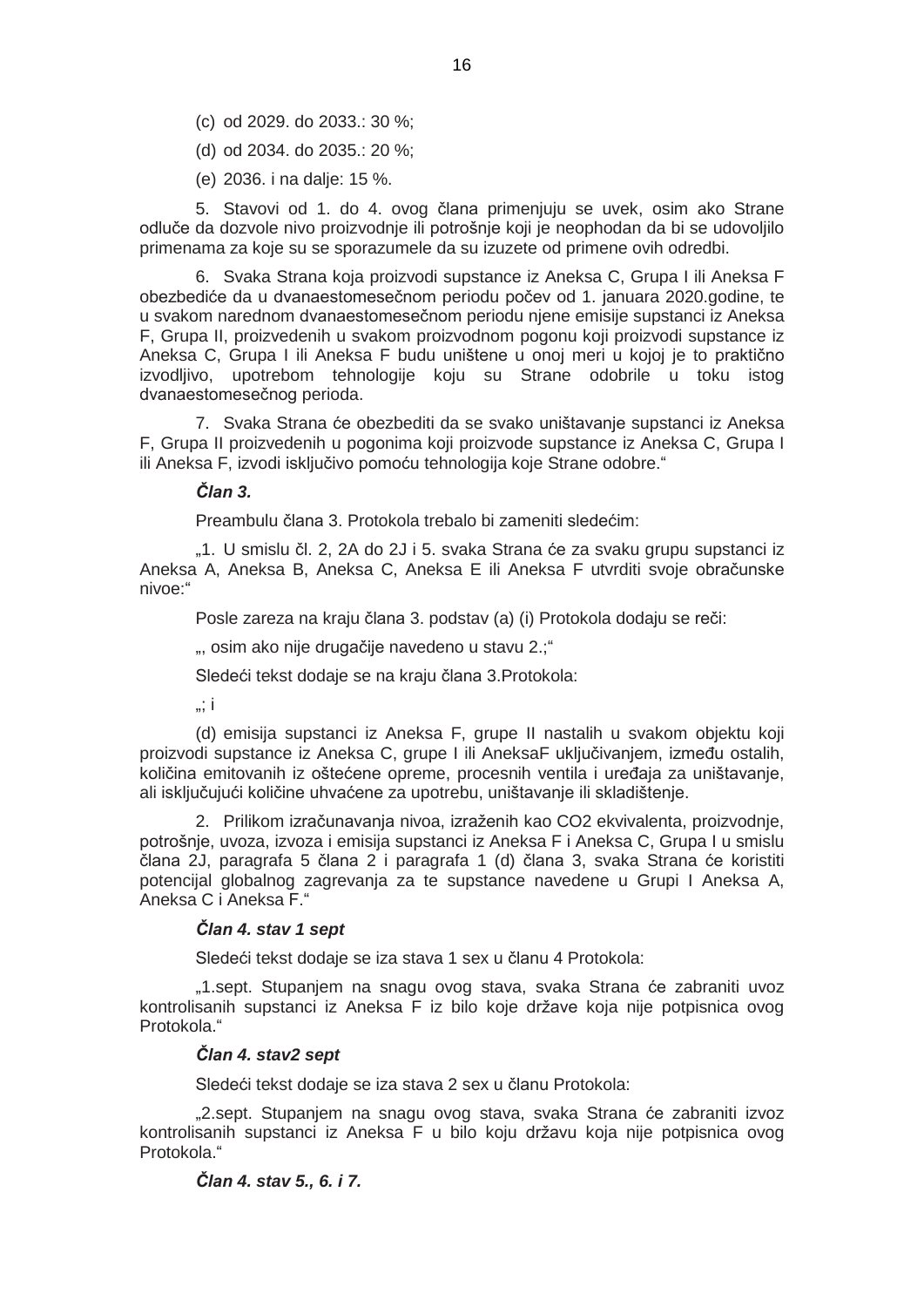U članu 4.stavovima 5., 6. i 7. Protokola reči:

"Aneksa A, B, C i E" zamenjuju se rečima:

"Aneksa A, B, C, E i F".

# *Član 4. stav 8.*

U članu 4. stavu 8. Protokola reči:

... članovima 2A, do 2I." zemeniuju se rečima:

"članovima od 2A do 2J".

# *Član 4B*

Iza člana 4B stava 2. Protokola umeće se sledeći stav:

"2.a Svaka strana do 1.januara 2019. ili u roku od tri mesecaod stupanja na snagu ovog stava, zavisno od toga šta je kasnije, ustanoviti i primeniti sistem za izdavanje dozvola za uvoz i izvoz novih, korišćenih, recikliranih ili obnovljenih kontrolisanih supstanci iz Aneksa F. Bilo koja strana koja postupa u okviru odredbi stava 1 člana 5., koja zaključi da nije u stanju da ustanovi i primeni takav sistem do 1.januara 2019.godine može da odloži ove aktivnosti do 1.januara 2021.godine."

#### *Član 5.*

U članu 5. stavu 4. Protokola reč:

 $.21$ "

zamenjuje se rečju:

 $.2J''$ 

U članu 5. stavovima 5. i 6. Protokola reči:

"članu 2I"

zamenjuju se rečima:

"članovima 2I i 2J".

U članu 5. stavu 5. Protokola, pre reči:

"svim kontrolnim merama"

dodaje se reč:

"sa".

Sledeći stav dodaje se članu 5 Protokola iza stava 8 ter:

"8.qua

(a) Svaka strana koja u postupa u skladu sa stavom 1. ovog člana, u skladu sa korekcijama unetim u kontrolne mere iz člana 2J u skladu sa stavom 9. člana 2. imaće pravo da odloži svoje ispunjavanje kontrolnih mera propisanih podstavovima (a) do (e) stava 1 člana 2J i podstavovima (a) do (e) stava 3. člana 2J i izmeni te mere na sledeći način:

- (i) od 2024. do 2028.: 100 %;
- (ii) od 2029. do 2034.: 90 %;
- (iii) od 2035. do 2039.: 70 %;
- (iv) od 2040. do 2044.: 50 %;
- (v) od 2045. i na dalje: 20 %.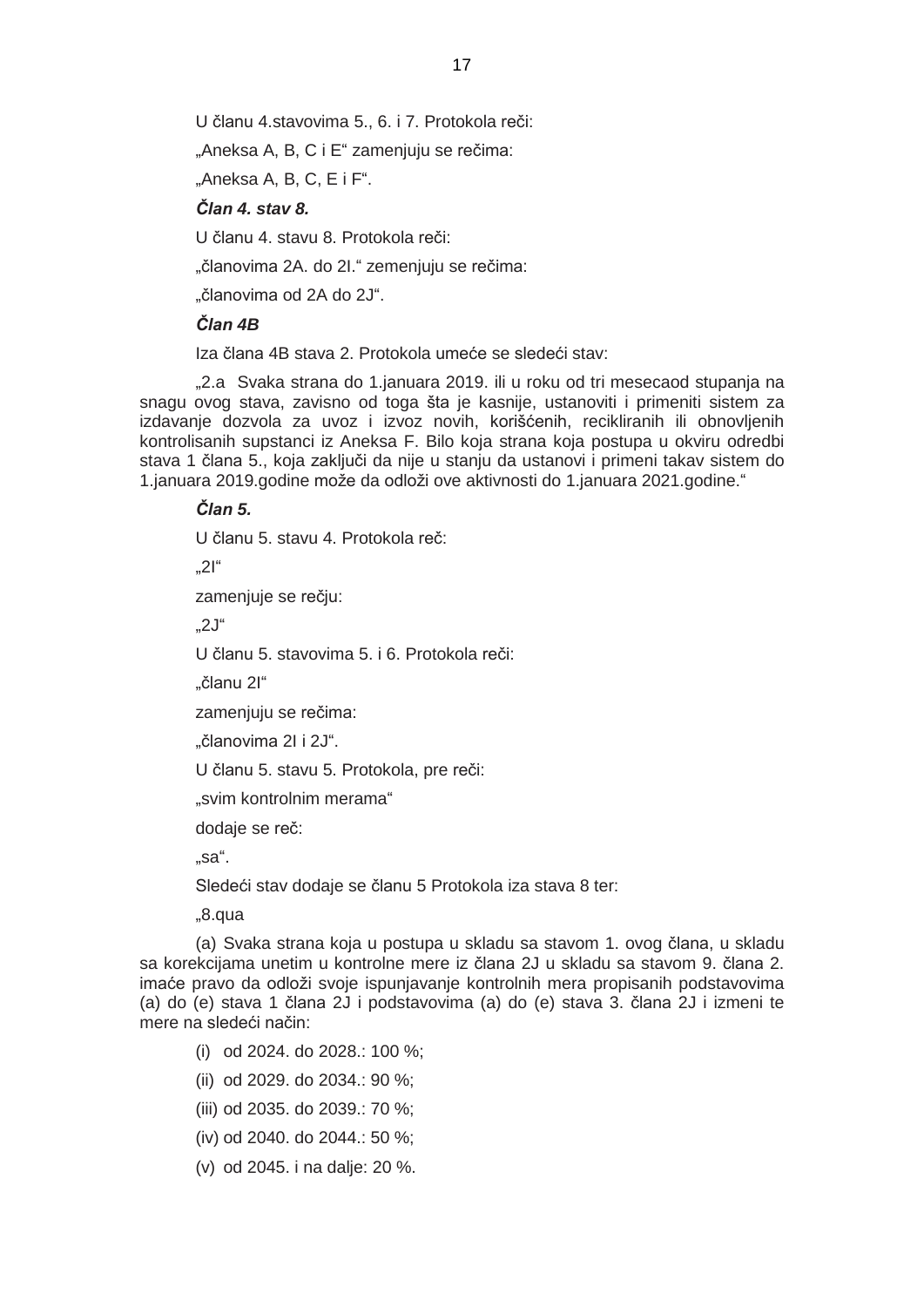(b) Ne dovodeći u pitanje prethodno navedeni podstav (a) strane mogu odlučiti da strana koja postupa u skladu sa stavom 1. ovog člana, shodno korekcijama unetim u kontrolne mere iz člana 2J u skladu sa članom 2.stavom 9., ima pravo da odloži ispunjavanje kontrolnih mera utvrđenih u članu 2J stavu 1. podstavovima od (a) do (e) te članu 2J stavu 3. podstavovima od (a) do (e) i izmeni predmetne mere kako sledi:

- (i) od 2028. do 2031.: 100 %;
- (ii) od 2032. do 2036.: 90 %;
- (iii) od 2037. do 2041.: 80 %;
- (iv) od 2042. do 2046.: 70 %;
- (v) od 2047. i na dalje: 15 %;

(c) Svaka strana koja postupa u skladu sa stavom 1. ovog člana, za potrebe računanja svoje početne potrošnje u smislu člana 2J imaće pravo da koristi prosečnu vrednost svojih obračunskih nivoa potrošnje kontrolisanih supstanci iz Aneksa F za godine 2020., 2021. i 2022., plus 65% svoje početne potrošnje kontrolisanih supstanci iz Aneksa C, grupa I, kao što je navedeno u stavu 8 b. ovog člana.

(d) Ne dovodeći u pitanje prethodno navedeni podstav (c) strane mogu odlučiti da strana koja postupa u skladu sa stavom 1. ovog člana za potrebe računanja svoje početne potrošnje u smislu člana 2J ima pravo da koristi prosečnu vrednost svojih obračunskih nivoa potrošnje kontrolisanih supstanci iz Aneksa F za godine 2024., 2025. i 2026., plus 65% svoje početne potrošnje kontrolisanih supstanci iz Aneksa C, grupa I, kao što je navedeno u stavu 8 b. ovog člana.

(e) Svaka strana koja postupa u skladu sa stavom 1. ovog člana i proizvodi kontrolisane supstance iz Aneksa F, za potrebe računanja svoje početne proizvodnje u smislu člana 2J ima pravo da koristi prosečnu vrednost svojih obračunskih nivoa proizvodnje kontrolisanih supstanci iz Aneksa F za godine 2020., 2021. i 2022., plus 65% svoje početne proizvodnje kontrolisanih supstanci iz Aneksa C, grupa I, kao što je navedeno u stavu 8 b. ovog člana.

(f) Ne dovodeći u pitanje prethodno navedeni podstav (e) strane mogu odlučiti da strana koja postupa u skladu sa stavom 1. ovog člana za potrebe računanja svoje početne proizvodnje u smislu člana 2J ima pravo da koristi prosečnu vrednost svojih obračunskih nivoa proizvodnje kontrolisanih supstanci iz Aneksa F za godine 2024., 2025. i 2026., plus 65% svoje početne proizvodnje kontrolisanih supstanci iz Aneksa C, grupa I, kao što je navedeno u stavu 8 b. ovog člana.

(g) Podstavovi od (a) do (f) ovog stava će se primeniti na obračunate nivoe proizvodnje i potrošnje osim u meri u kojoj se izuzetak za visoku temperaturu okoline primenjuje na osnovu kriterijuma o kojima su odlučile strane."

### *Član 6.*

U članu 6. Protokola reči:

"članovima od 2A. do 2I." zamenjuju se rečima:

"članovima od 2A do 2J".

#### *Član 7. stavovi 2, 3 i 3 ter*

Sledeća alineja se dodaje nakon alineje koja glasi: "iz Aneksa E, za 1991. godinu," u članu 7. stavu 2. Protokola:

" – iz Aneksa F, za godine od 2011. do 2013., izuzev za Strane koje postupaju u skladu sa članom 5. stav 1. koje će takve podatke dostaviti za godine od 2020. do 2022., ali će one Strane koje postupaju u skladu sa članom 5. stav 1. na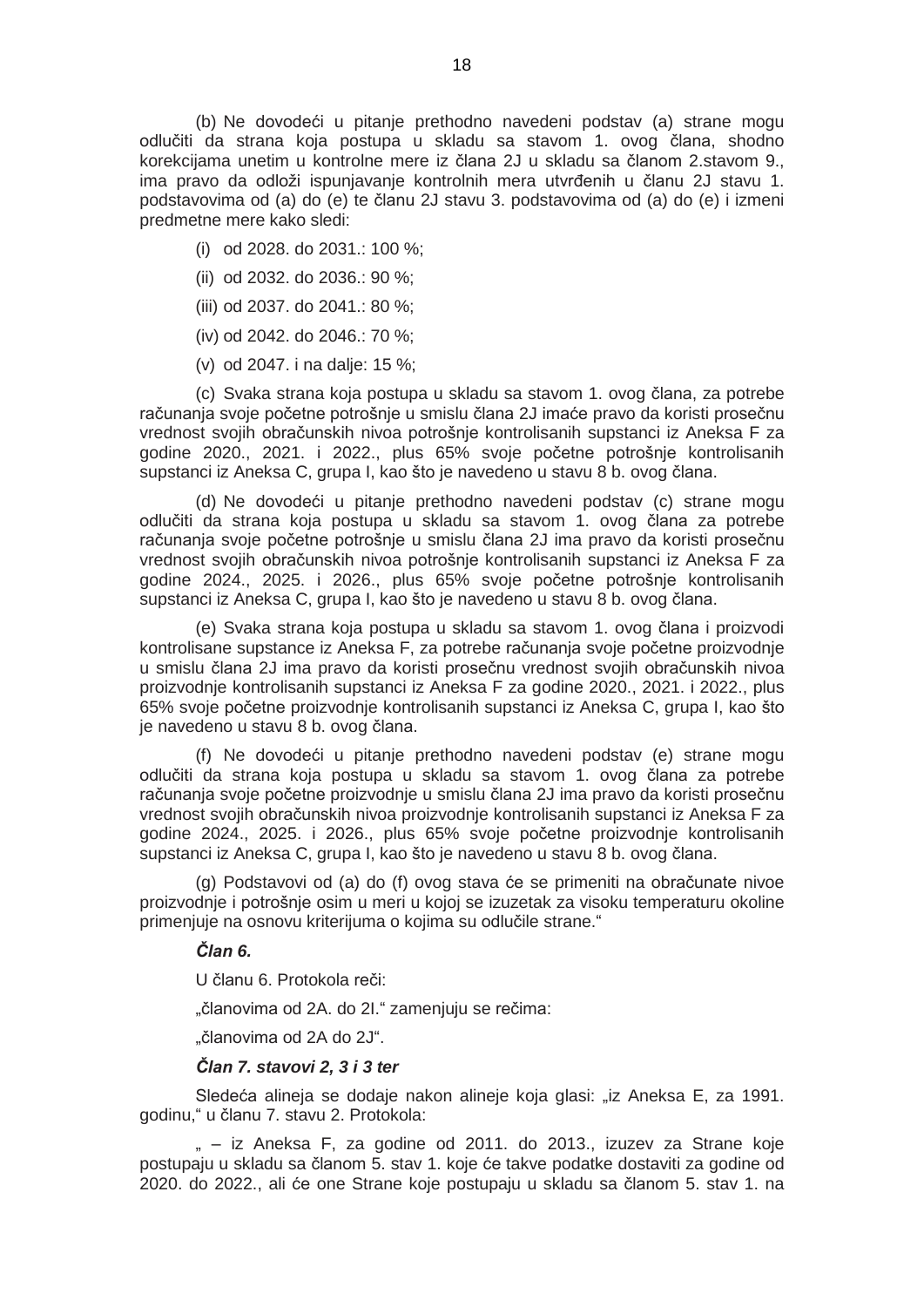koje se primenjuje podstavovi (d) i (f) stava 8 qua člana 5 dostaviti takve podatke za godine od 2024. do 2026.;"

U članu 7. stavovima 2. i 3. Protokola reči:

 $C$  i  $F''$ 

zamenjuju se rečima:

 $\mathbb{C}$ . E i F".

U članu 7 Protokola posle stava 3 bis dodaje se sledeći stav:

"3 ter. Svaka Strana će dostaviti Sekretarijatu statističke podatke o svojim godišnjim emisijama kontrolisanih supstanci iz Grupe II Aneksa F, po svakom pogonu u skladu sa članom 3 stav 1 (d) Protokola."

# *Član 7. stav 4.*

U članu 7. stavu 4. Protokola iza reči:

"statističkim podacima o" i "dostave podatke o" dodaje se:

"proizvodnji,"

## *Član 10. stav 1.*

U članu 10. stavu 1. Protokola reči:

"i člana2I."

zamenjuje se rečima:

", člana 21 i člana 2J".

Na kraju člana 10. stava 1. Protokola dodaje se sledeći tekst:

"U slučaju da neka od strana koje postupaju u skladu sa stavom 1 člana 5 odabere da iskoristi finansiranje iz bilo kog drugog finansijskog mehanizma koji bi mogao da dovede do pokrivanja bilo kog dela ugovorenih povećanih troškova, taj deo neće biti pokriveni finansijskim mehanizmima u skladu sa članom 10 ovog Protokola."

#### *Član 17.*

U članu 17. Protokola reči:

"članovima 2A. do 2I." zamenjuju se rečima:

"članovima od 2A do 2J".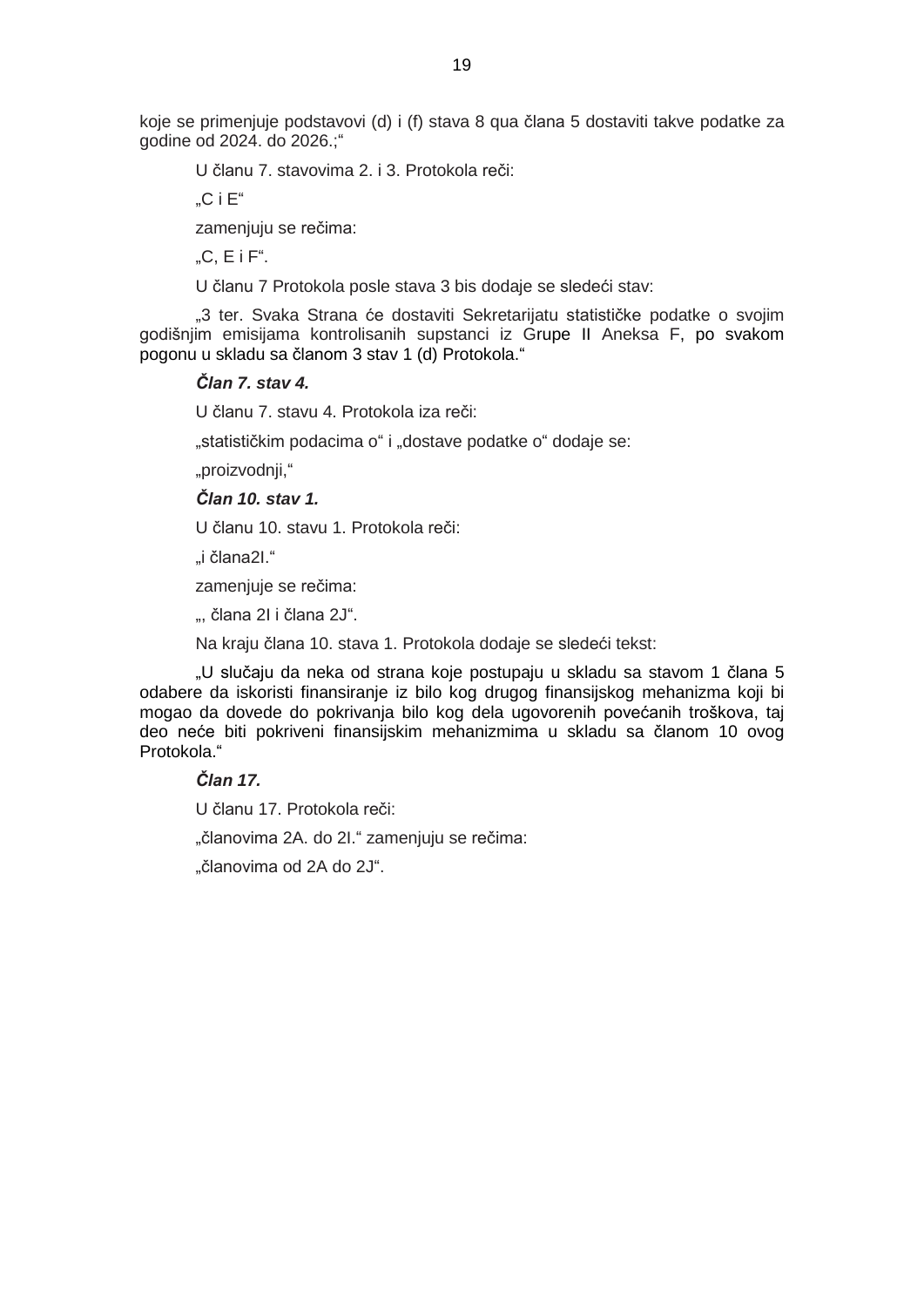# *Aneks A*

Sledeća tabela zamenjuje tabelu za grupu I. iz Aneksa A Protokola:

| Grupa                           | <b>Supstanca</b> | <b>Potencijal</b><br>oštećenja<br>ozonskog<br>omotača* | <b>Potencijal</b><br>$100 -$<br>godišnjeg<br>globalnog<br>zagrevanja |
|---------------------------------|------------------|--------------------------------------------------------|----------------------------------------------------------------------|
| Grupa<br>I.                     |                  |                                                        |                                                                      |
| CFCI <sub>3</sub>               | $(CFC-11)$       | 1,0                                                    | 4,750                                                                |
| CF <sub>2</sub> Cl <sub>2</sub> | $(CFC-12)$       | 1,0                                                    | 10,900                                                               |
| $C_2F_3Cl_3$                    | (CFC-113)        | 0,8                                                    | 6,130                                                                |
| $C_2F_4Cl_2$                    | $(CFC-114)$      | 1,0                                                    | 10,000                                                               |
| $C_2F_5Cl$                      | (CFC-115)        | 0,6                                                    | 7,370                                                                |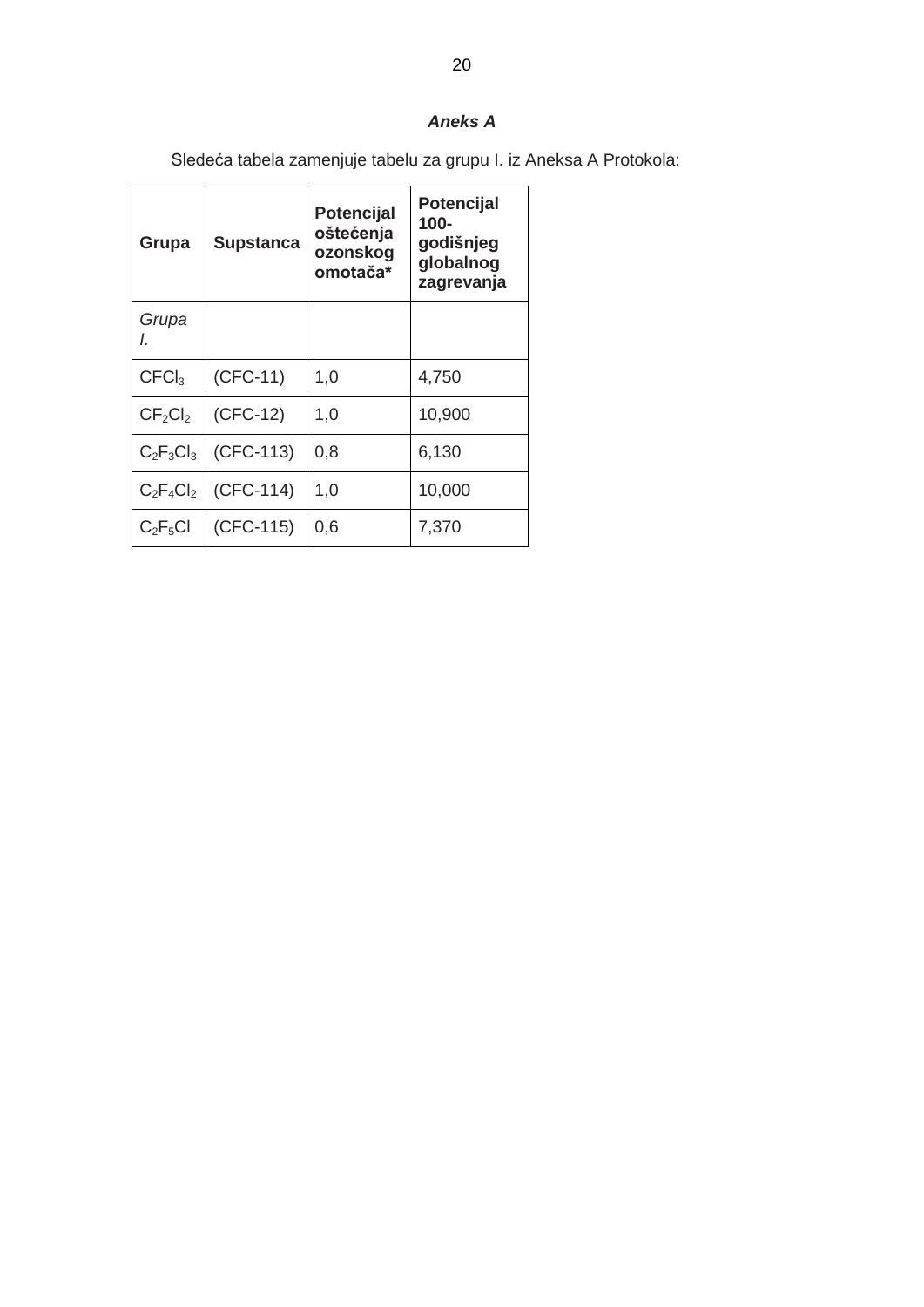# *Aneks C i Aneks F*

Sledeća tabela zamenjuje tabelu za grupu I. iz Aneksa C Protokola:

| Grupa                             | <b>Supstanca</b> | <b>Broj</b><br>izomera | Potencijal<br>oštećenja<br>ozonskog<br>omotača* | Potencijal<br>100-godišnjeg<br>globalnog<br>zagrevanja *** |
|-----------------------------------|------------------|------------------------|-------------------------------------------------|------------------------------------------------------------|
| Grupa /.                          |                  |                        |                                                 |                                                            |
| CHFCI <sub>2</sub>                | (HCFC-21)**      | $\mathbf{1}$           | 0,04                                            | 151                                                        |
| CHF <sub>2</sub> Cl               | (HCFC-22)**      | $\mathbf{1}$           | 0,055                                           | 1810                                                       |
| <b>CHFCI</b>                      | (HCFC-31)        | $\mathbf{1}$           | 0,02                                            |                                                            |
| $C_2$ HFCl <sub>4</sub>           | (HCFC-121)       | 2                      | $0,01 - 0,04$                                   |                                                            |
| $C_2HF_2Cl_3$                     | (HCFC-122)       | 3                      | $0,02-0,08$                                     |                                                            |
| $C_2HF_3Cl_2$                     | (HCFC-123)       | 3                      | $0,02 - 0,06$                                   | 77                                                         |
| CHCl <sub>2</sub> CF <sub>3</sub> | (HCFC-123)**     |                        | 0,02                                            |                                                            |
| $C_2HF_4Cl$                       | (HCFC-124)       | $\overline{2}$         | $0,02-0,04$                                     | 609                                                        |
| CHFCICF <sub>3</sub>              | (HCFC-124)**     |                        | 0,022                                           |                                                            |
| $C_2H_2FCI_3$                     | (HCFC-131)       | 3                      | 0,007-0,05                                      |                                                            |
| $C_2H_2F_2Cl_2$                   | (HCFC-132)       | $\overline{4}$         | 0,008-0,05                                      |                                                            |
| $C_2H_2F_3Cl$                     | (HCFC-133)       | 3                      | $0,02-0,06$                                     |                                                            |
| $C_2H_3FCI_2$                     | (HCFC-141)       | 3                      | 0,005-0,07                                      |                                                            |
| $CH_3CFCI_2$                      | (HCFC-141b)**    |                        | 0,11                                            | 725                                                        |
| $C_2H_3F_2Cl$                     | (HCFC-142)       | 3                      | 0,008-0,07                                      |                                                            |
| $CH_3CF_2Cl$                      | (HCFC-142b)**    |                        | 0,065                                           | 2310                                                       |
| $C_2H_4FCI$                       | (HCFC-151)       | $\overline{2}$         | 0,003-0,005                                     |                                                            |
| $C_3HFCI_6$                       | (HCFC-221)       | 5                      | 0,015-0,07                                      |                                                            |
| $C_3HF_2Cl_5$                     | (HCFC-222)       | 9                      | $0,01 - 0,09$                                   |                                                            |
| $C_3HF_3Cl_4$                     | (HCFC-223)       | 12                     | $0,01 - 0,08$                                   |                                                            |
| $C_3HF_4Cl_3$                     | (HCFC-224)       | 12                     | $0,01 - 0,09$                                   |                                                            |
| $C_3HF_5Cl_2$                     | (HCFC-225)       | 9                      | $0,02-0,07$                                     |                                                            |
| $CF3CF2CHCl2$                     | (HCFC-225ca)**   |                        | 0,025                                           | 122                                                        |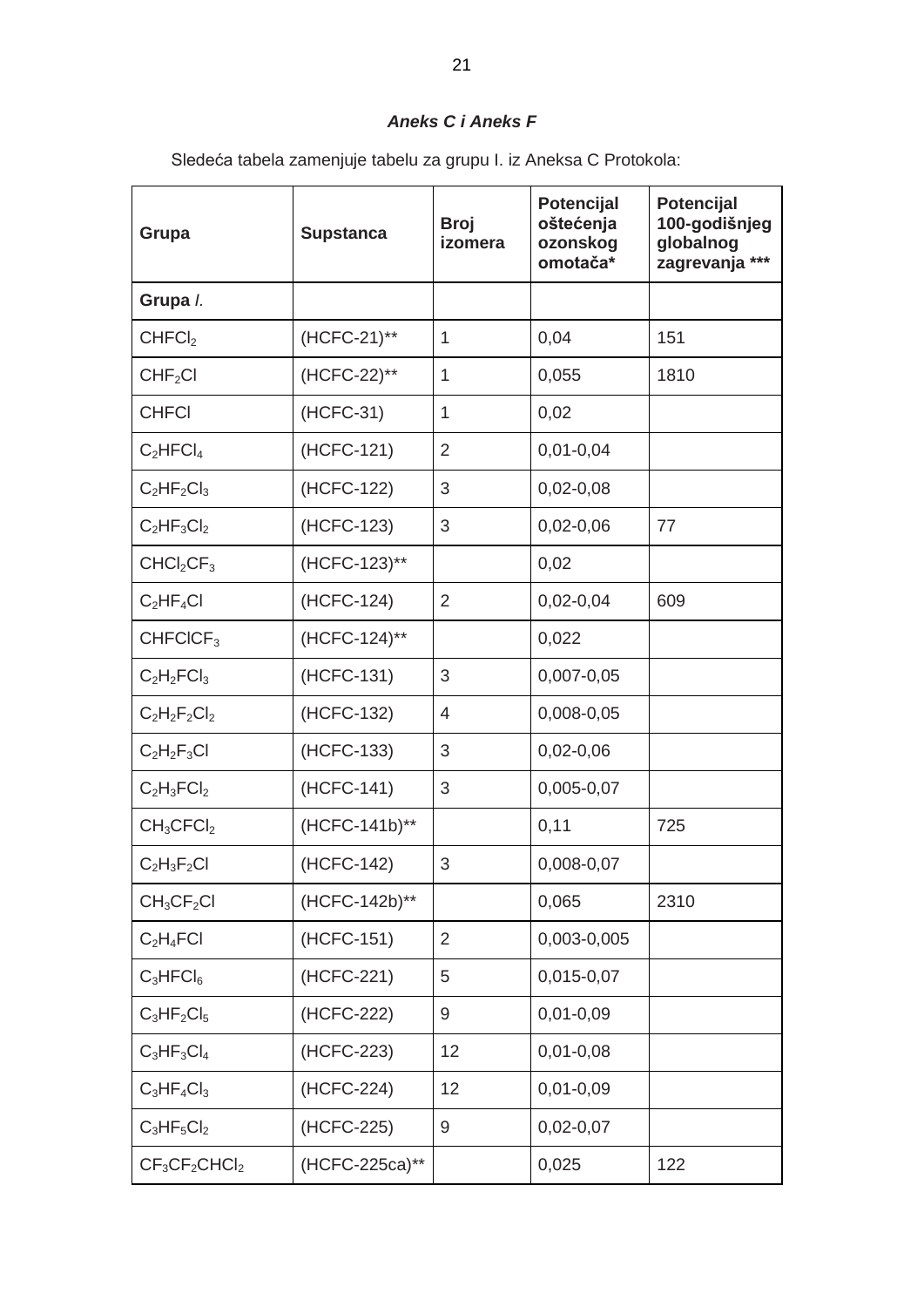| CF <sub>2</sub> CICF <sub>2</sub> CHCIF | (HCFC-225cb)** |    | 0,033          | 595 |
|-----------------------------------------|----------------|----|----------------|-----|
| $C_3HF_6Cl$                             | (HCFC-226)     | 5  | $0,02-0,10$    |     |
| $C_3H_2FCI_5$                           | (HCFC-231)     | 9  | $0,05 - 0,09$  |     |
| $C_3H_2F_2Cl_4$                         | (HCFC-232)     | 16 | $0,008 - 0,10$ |     |
| $C_3H_2F_3Cl_3$                         | (HCFC-233)     | 18 | $0,007 - 0,23$ |     |
| $C_3H_2F_4Cl_2$                         | (HCFC-234)     | 16 | $0,01-0,28$    |     |
| $C_3H_2F_5Cl$                           | (HCFC-235)     | 9  | $0,03-0,52$    |     |
| $C_3H_3FCI_4$                           | (HCFC-241)     | 12 | 0,004-0,09     |     |
| $C_3H_3F_2Cl_3$                         | (HCFC-242)     | 18 | $0,005 - 0,13$ |     |
| $C_3H_3F_3Cl_2$                         | (HCFC-243)     | 18 | $0,007 - 0,12$ |     |
| $C_3H_3F_4Cl$                           | (HCFC-244)     | 12 | $0,009-0,14$   |     |
| $C_3H_4FCI_3$                           | (HCFC-251)     | 12 | $0,001 - 0,01$ |     |
| $C_3H_4F_2Cl_2$                         | (HCFC-252)     | 16 | 0,005-0,04     |     |
| $C_3H_4F_3Cl$                           | (HCFC-253)     | 12 | $0,003-0,03$   |     |
| $C_3H_5FCI_2$                           | (HCFC-261)     | 9  | $0,002 - 0,02$ |     |
| $C_3H_5F_2Cl$                           | (HCFC-262)     | 9  | $0,002 - 0,02$ |     |
| $C_3H_6FCl$                             | (HCFC-271)     | 5  | $0,001 - 0,03$ |     |

\* Tamo gde je naznačen opseg za potencijal za oštećenje ozonskog omotača (ODP), u svrhe ovog Protokola koristiće se najviša vrednost u tom opsegu. Vrednosti ODP koje su navedene kao pojedinačne vrednosti određene su iz proračuna na osnovu laboratorijskih merenja. One koje su navedene kao opseg zasnivaju se na procenama i manje su sigurne. Opseg se odnosi na grupu izomera. Viša vrednost je procenjeni ODP onog izomera koji ima najviši ODP, dok je niža vrednost procenjeni ODP onog izomera koji ima najniži ODP.

\*\* Označava supstance koje su komercijalno najrentabilnije sa odgovarajućim ODP vrednostima namenjene da se koriste u svrhe ovog Protokola.

\*\*\*Za supstance za koje nije naveden potencijal globalnog zagrevanja zadata vrednost 0 primenjuje se do uključivanja vrednosti potencijala globalnog zagrevanja primenom postupka predviđenog članom 2. stavom 9. podstavom (a) podtačkom ii.

Posle Aneksa E Protokolu treba dodati sledeći Aneks: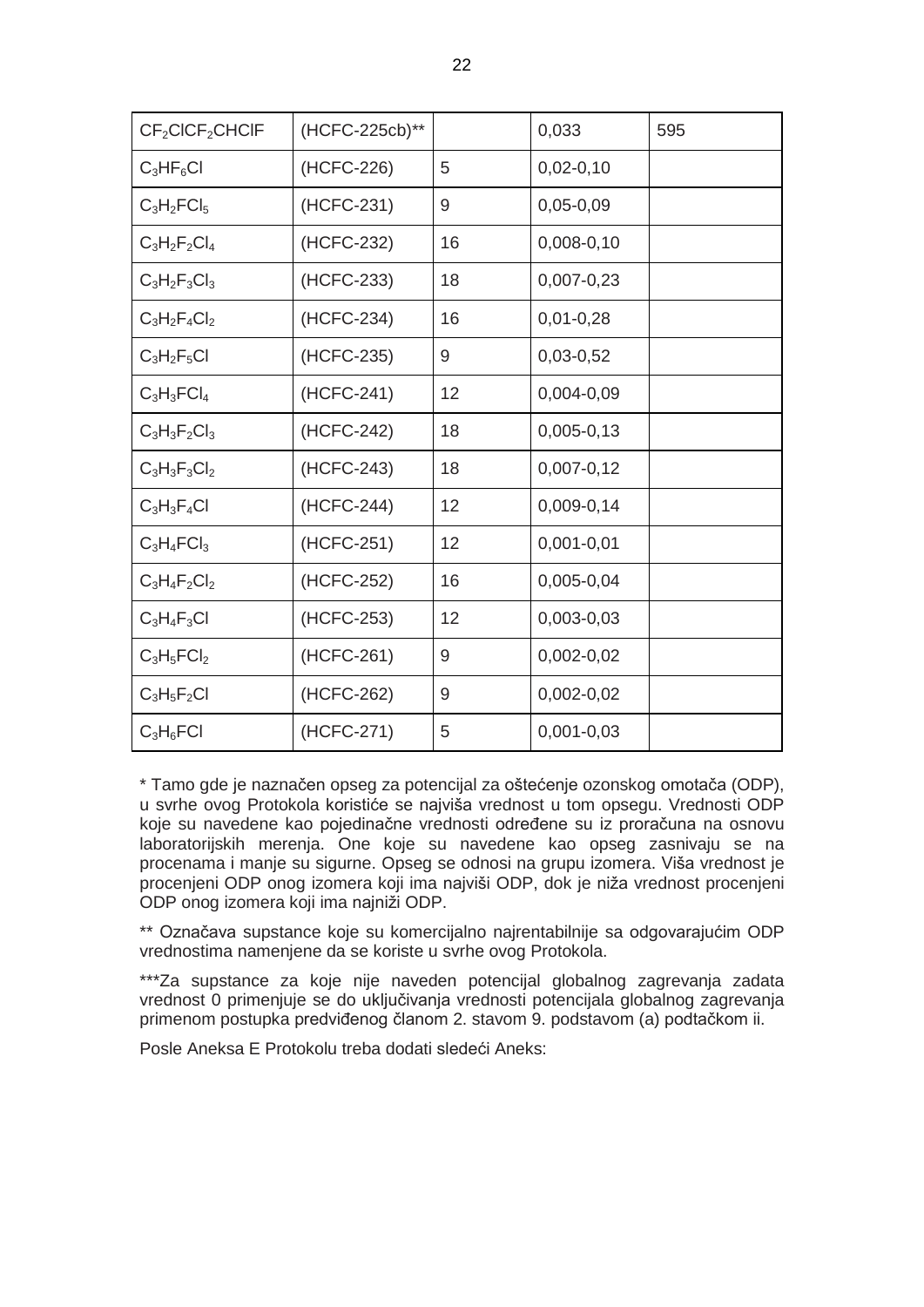| Grupa                               | <b>Supstanca</b>    | Potencijal 100-<br>godišnjeg<br>globalnog<br>zagrevanja |
|-------------------------------------|---------------------|---------------------------------------------------------|
| Grupa I.                            |                     |                                                         |
| CHF <sub>2</sub> CHF <sub>2</sub>   | <b>HFC-134</b>      | 1,100                                                   |
| CH <sub>2</sub> FCF <sub>3</sub>    | <b>HFC-134a</b>     | 1,430                                                   |
| CH <sub>2</sub> FCHF <sub>2</sub>   | <b>HFC-143</b>      | 353                                                     |
| $CHF2CH2CF3$                        | HFC-245fa           | 1,030                                                   |
| $CF_3CH_2CF_2CH_3$                  | HFC-365mfc          | 794                                                     |
| CF <sub>3</sub> CHFCF <sub>3</sub>  | HFC-227ea           | 3,220                                                   |
| $CH2FCF2CF3$                        | HFC-236cb           | 1,340                                                   |
| CHF <sub>2</sub> CHFCF <sub>3</sub> | HFC-236ea           | 1,370                                                   |
| $CF3CH2CF3$                         | HFC-236fa           | 9,810                                                   |
| $CH2FCF2CHF2$                       | HFC-245ca           | 693                                                     |
| $CF3CHFCHFCF2CF3$                   | <b>HFC-43-10mee</b> | 1,640                                                   |
| $CH_2F_2$                           | <b>HFC-32</b>       | 675                                                     |
| CHF <sub>2</sub> CF <sub>3</sub>    | <b>HFC-125</b>      | 3,500                                                   |
| CH <sub>3</sub> CF <sub>3</sub>     | <b>HFC-143a</b>     | 4,470                                                   |
| $CH_3F$                             | <b>HFC-41</b>       | 92                                                      |
| CH <sub>2</sub> FCH <sub>2</sub> F  | <b>HFC-152</b>      | 53                                                      |
| CH <sub>3</sub> CHF <sub>2</sub>    | <b>HFC-152a</b>     | 124                                                     |
|                                     |                     |                                                         |
| Grupa II.                           |                     |                                                         |
| CHF <sub>3</sub>                    | <b>HFC-23</b>       | 14,800                                                  |

# *"Aneks F: Kontrolisane supstance*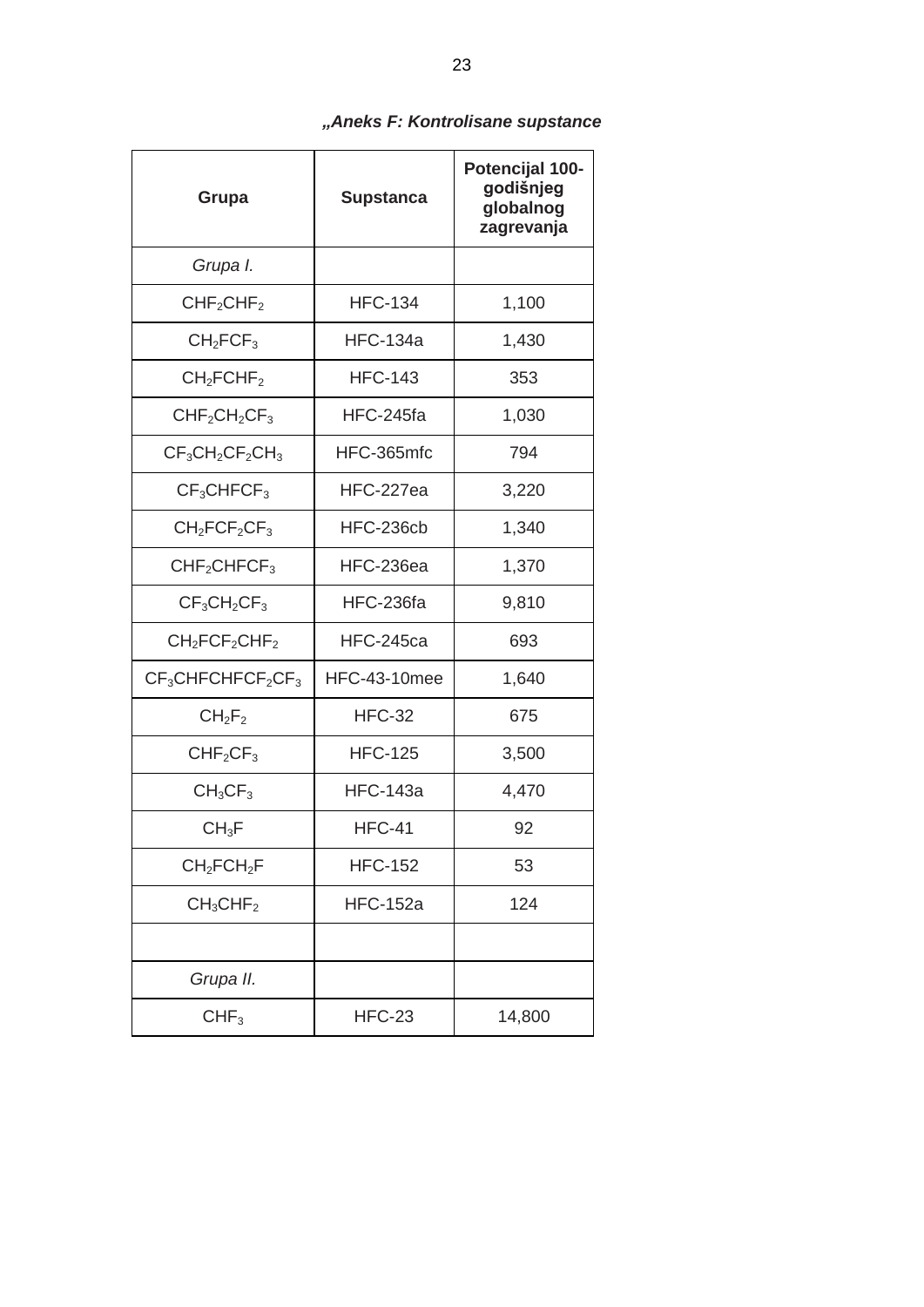#### **Član II.: Povezanost sa amandmanom iz 1999.godine**

Ni jedna država niti organizacija regionalne integracije ne može da deponuje instrument ratifikacije, prihvatanja ili odobrenja, kao ni pristupanja ovom Amandmanu osim ukoliko je prethodno ili istovremeno položila takav instrument za Amandman usvojen na 11.Skupštini potpisnica u Pekingu, 3. decembra 1999. godine.

#### **Član III.: Povezanost sa Okvirnom konvencijom UN o klimatskim promenama i njenim Kjotskim protokolom**

Cilj ovog Amandmana nije isključivanje fluorougljovodonika iz područja primene obaveza iz članova 4. i 12. Okvirne konvencije UN o klimatskim promenama ni iz članova 2., 5., 7. i 10. Kjotskog protokola.

# **Član IV.: Stupanje na snagu**

1. Osim kako je navedeno u stavu 2. u daljem, ova izmena stupa na snagu 1. januara 2019. godine pod uslovom da su države ili regionalne organizacije koje su strane Montrealskog protokola o supstancama koje oštećuju ozonski omotač položile najmanje dvadeset dokumenata o ratifikaciji, prihvatanju ili odobrenju Amandmana. U sučaju da do tog datuma ovaj uslov ne bude ispunjen Amandman će stupi na snagu devedesetog dana od dana ispunjenja uslova.

2. Izmena člana 4. Protokola koje se odnose na kontrolu trgovine sa zemljama koje nisu strane Protokola i koje su utvrđene u članu I. ovog Amadmana stupaju na snagu 01.januara 2033.godine pod uslovom da su države ili regionalne organizacije koje su potpisnice Montrealskog protokola o supstancama koje oštećuju ozonski omotač položile najmanje sedamdeset dokumenata o ratifikiaciji, prihvatanju ili odobrenju Amandmana. U sučaju da do tog datuma ovaj uslov ne bude ispunjen Amandman će stupi na snagu devedesetog dana od dana ispunjenja uslova.

3. Za potrebe prethodno navedenih stavova 1. i 2., bilo koji dokument koji je položila regionalna organizacija neće se smatrati dodatkom onima koje su položile države članice te organizacije.

4. Nakon stupanja na snagu ovog Amandmana kako je utvrđeno stavovima 1. i 2., on će za svaku drugu stranu Protokola stupiti na snagu devedesetog dana od dana polaganja njenog dokumenta o ratifikaciji, prihvatanju ili odobrenju.

#### **Član V.: Privremena primena**

Svaka strana može se, u bilo kom trenutku pre stupanja na snagu ovog Amandmana, izjasniti da će privremeno primenjivati bilo koju od mera kontrole utvrđenih u članu 2J te odgovarajućih obaveza u pogledu izveštavanja iz člana 7, do stupanja Amandmana na snagu.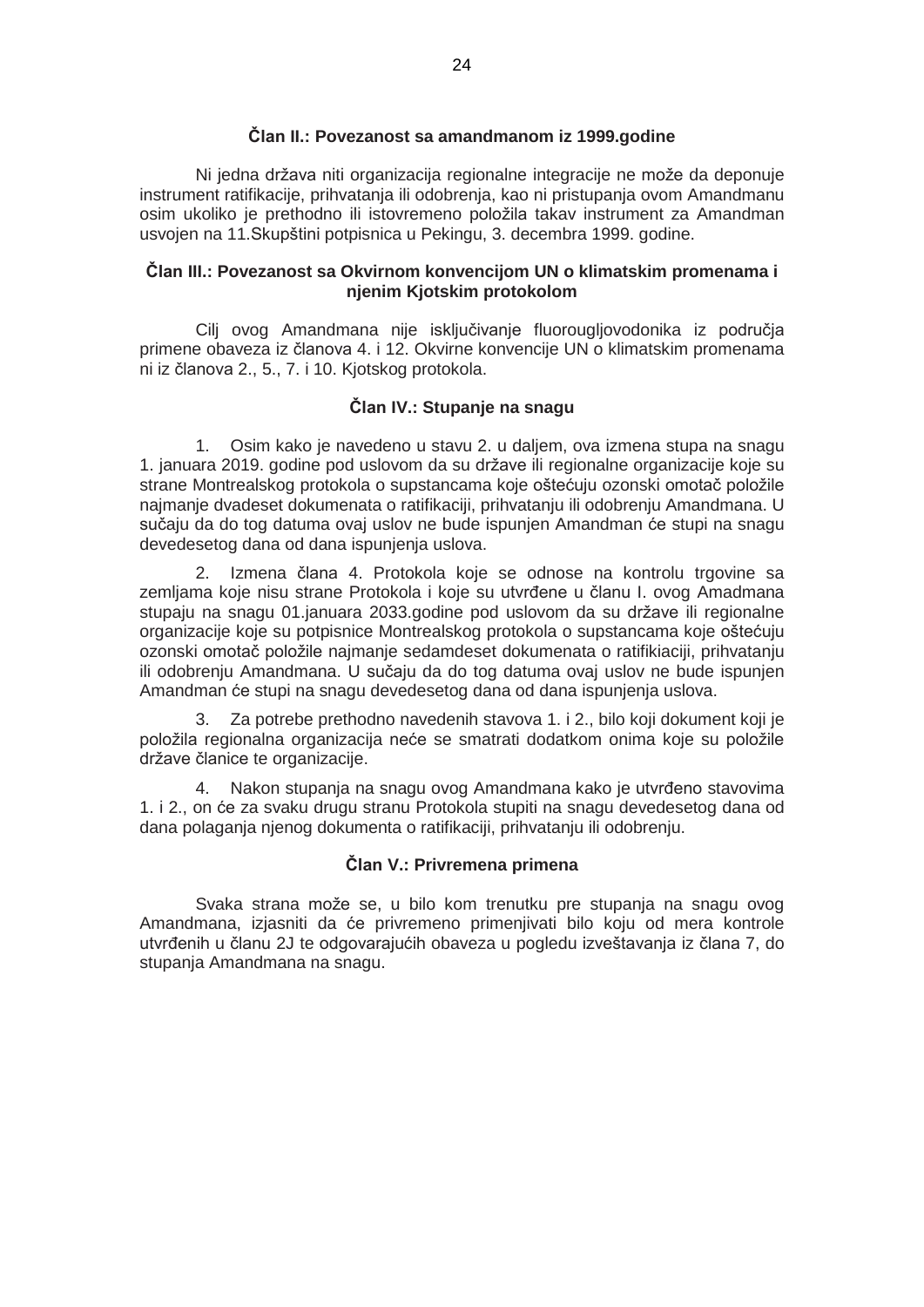# **Član 3.**

Sprovođenje ovog zakona u nadležnosti je ministarstva nadležnog za poslove zaštite životne sredine i ministarstva nadležnog za poslove finansija.

# **Član 4.**

Ovaj zakon stupa na snagu osmog dana od dana objavljivanja u "Službenom glasniku Republike Srbije – Međunarodni ugovori".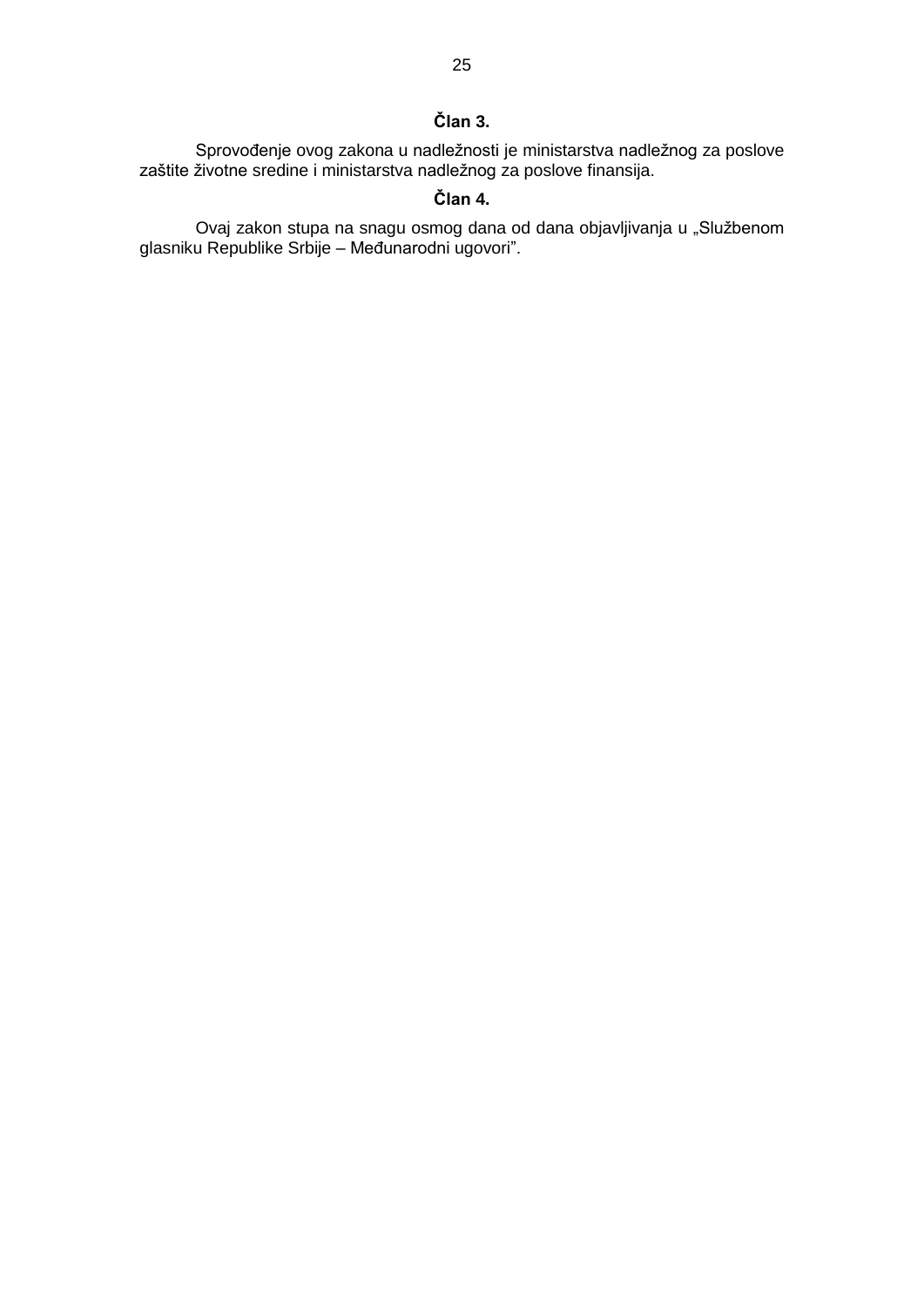# **O B R A Z L O Ž E Nj E**

#### **I USTAVNI OSNOV**

Ustavni osnov za donošenje Zakona o potvrđivanju Amandmana na Montrealski protokol o supstancama koje oštećuju ozonski omotač sadržan je u članu 99. stav 1. tačka 4. Ustava Republike Srbije, kojim je propisano da Narodna skupština potvrđuje međunarodne ugovore kada je zakonom predviđena obaveza njihovog potvrđivanja.

# **II RAZLOZI ZBOG KOJIH SE PREDLAŽE POTVRĐIVANjE MEĐUNARODNOG SPORAZUMA**

Bečka konvencija o zaštiti ozonskog omotača usvojena je u martu 1985. godine na inicijativu Upravnog saveta Programa Ujedinjenih nacija za životnu sredinu (UNEP). Konvencija je pozvala na saradnju, razmenu podataka i organizovano upravljanje supstancama koje oštećuju ozonski omotač, ali bez nalaganja konkretnih obaveza za smanjenje njihove potrošnje.

U septembru 1987. godine, napori ka uspostavljanju obaveza smanjenja proizvodnje i potrošnje supstanci koje oštećuju ozonski omotač, doveli su do usvajanja Montrealskog protokola o supstancama koje oštećuju ozonski omotač. Uvedene su kontrolne mere za supstance iz Aneksa A protokola, namenjene razvijenim zemljama (zemlje van-člana 5). Zemljama člana 5. (zemlje u razvoju) dozvoljeno je povećanje potrošnje ovih supstanci pre preuzimanja obaveza. Na tekst Montrealskog protokola usvojena su četiri amandmana: Londonski (usvojen 1990. godine; ovim amandmanom su na listu kontrolisanih supstanci dodati ugljentetrahlorid i metil-hloroform), Kopenhaški (usvojen 1992. godine, ovim amandmanom su na listu kontrolisanih supstanci dodati bromofluorougljovodonici i metil-bromid), Montrealski (usvojen 1997. godine, predviđen sistem izdavanja dozvola za uvoz i izvoz novih, korišćenih, obnovljenih i obrađenih kontrolisanih supstanci iz Aneksa A, B, C i E), Pekinški (usvojen 1999. godine, predvideo je izveštavanje Ozonskom sekretarijatu na godišnjem nivou).

Na 28. sastanku zemalja potpisnica Montrealskog protokola o supstancama koje oštećuju ozonski omotač, održanog u Ruandi, 15. oktobra 2016. godine usvojen je Kigali amandman. Kako se Montrealski protokol pokazao kao veoma efikasan dokument iz oblasti zaštite životne sredine, odlučeno je da se potrošnja *HFC* supstanci kontroliše na isti način kao potrošnja supstanci koje oštećuju ozonski omotač (*HCFC* supstance).

Ovim amandmanom uvode se fluorougljovodonici (*HFC*) u Montrealski protokol, odnosno smanjenje potrošnje i proizvodnje ovih supstanci. Fluorougljovodonici su fluorovani gasovi sa efektom staklene bašte i koriste se kao

alternativa za supstance koje oštećuju ozonski omotač. Ono što je karakteristično za ovu grupu supstanci jeste to da ne oštećuju ozonski omotač, ali da imaju visok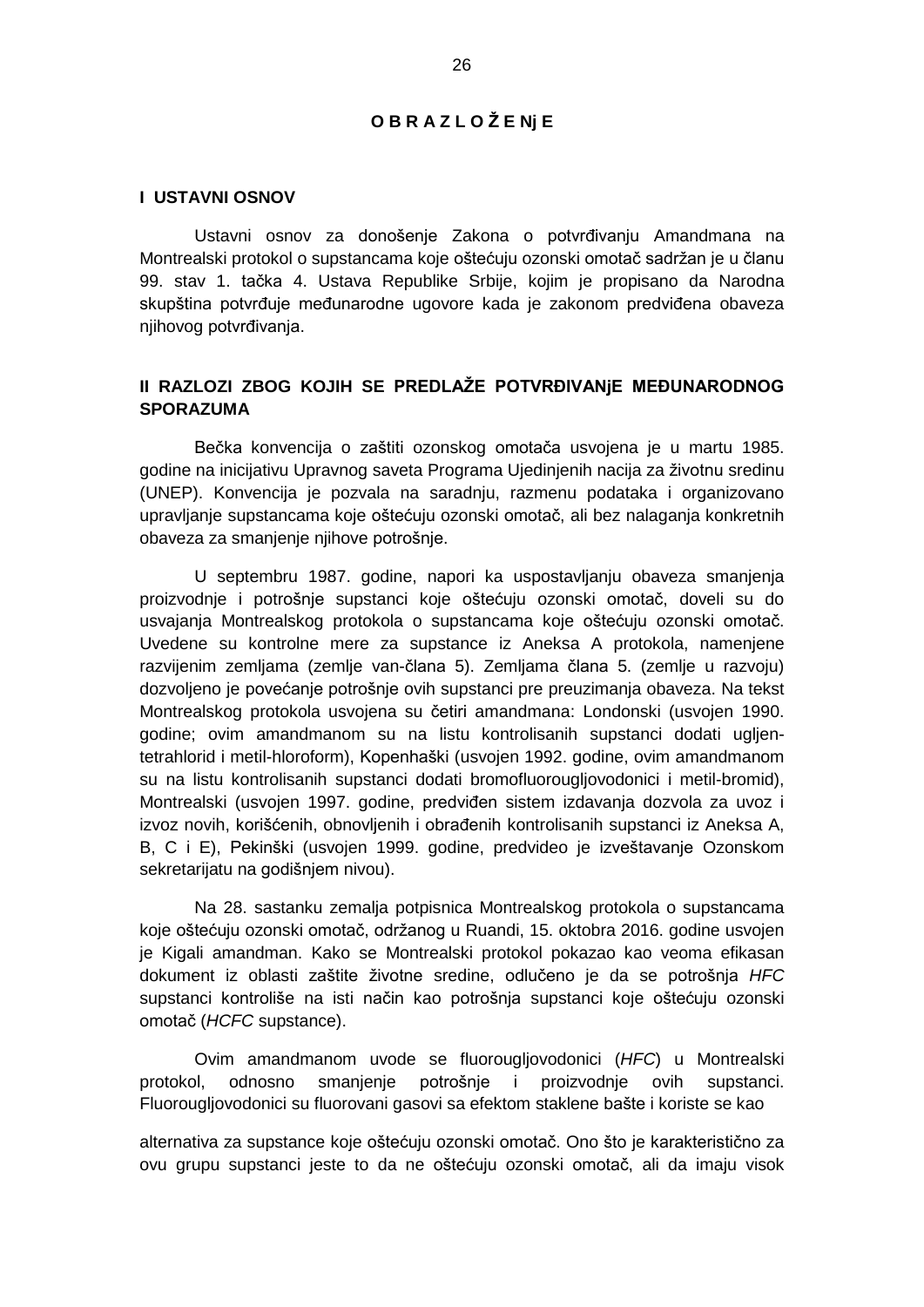potencijal globalnog zagrevanja i uticaj na klimatske promene. Zbog velike upotrebe *HFC* supstanci i sve većeg globalnog zagrevanja odlučeno je da se preduzmu mere u cilju smanjenja potrošnje, proizvodnje i upotrebe ove grupe supstanci.

SFRJ je ratifikovala Bečku konvenciju 16. aprila 1990. godine, dok je Montrealski protokol o supstancama koje oštećuju ozonski omotač ratifikovala 3. januara 1991. godine. Republika Srbija je sukcesor ovih ratifikacija. Republika Srbija potvrdila je sva četiri usvojena amandmana na Montrealski protokol u martu 2005. godine.

Potvrđivanjem Kigali amandmana Republika Srbija će nastaviti put sa ciljem očuvanja ozonskog omotača, a uzimajući u obzir da *HFC* supstance spadaju u gasove sa efektom staklene bašte, dodatno će doprineti i sprovođenju Pariskog sporazuma koji je Republika Srbija potvrdila 30. maja 2017. godine.

U periodu od ratifikacije Bečke konvencije i Montrealskog protokola Republika Srbija je uspešno implementirala ove ugovore kroz Programe za eliminaciju supstanci koje oštećuju ozonski omotač, kroz investicione i neinvesticione aktivnosti, i time ispunila preuzete obaveze koje proizilaze iz Montrealskog protokola.

Montrealski Protokol je doprineo oporavku ozonskog omotača postepenim ukidanjem supstanci koje oštećuju ozonski omotač i u tom procesu je ublažio klimatske promene. Prema Kigali amandmanu, strane potpisnice će postepeno smanjiti proizvodnju i potrošnju HFC-a, tako da se do kraja veka izbegne globalno zagrevanje do 0,5°S .

Kada strane potpisnice implementiraju nove tehnologije u procesu primene amnadmana, one će steći i konkurentsku prednost na svetskom tržištu, jer su alternativne tehnologije isplativije i dovode do poboljšanja kvaliteta krajnjih proizvoda kao i veće energetske efikasnosti.

Kroz primenu amandmana iz Kigalija, Montrealski protokol preuzima odgovornost za *HFC* sa vodećom ulogom u radu na ekološki održivom svetu, u skladu sa Agendom o održivom razvoju do 2030. godine.

Grupa potpisnica iz člana 5. Kigali amandmana (u koju spada Republika Srbija) imaće pristup finansijskoj i tehničkoj podršci koja se pruža u skladu sa Protokolom. Postoje i brojne druge koristi od ratifikacije.

Usvajanjem Amandmana utvrđuju se obaveze postupnog smanjenja potrošnje *HFC* supstanci za zemlje strane Montrealskog protokola. Prema Amandmanu zemlje su podeljene u četiri grupe, sa različitim kontrolnim merama.

Republika Srbija kao zemlja u razvoju i zemlja člana 5. Protokola je u obavezi da uvede kontrolne mere kako sledi: - određivanje osnovne potrošnje 2020. do 2022. godine; - zamrzavanje potrošnje na nivo osnovne potrošnje 2024. godine; - 10 % smanjenje potrošnje 2029. godine; - 30% smanjenje potrošnje 2035. godine; - 50% smanjenje potrošnje 2040. godine; - 80 % smanjenja potrošnje 2045. godine.

U procesu pristupanja EU Republika Srbija je u obavezi da svoje zakonodavstvo usaglasi sa, između ostalog, Regulativom (EU) br. 517/2014 o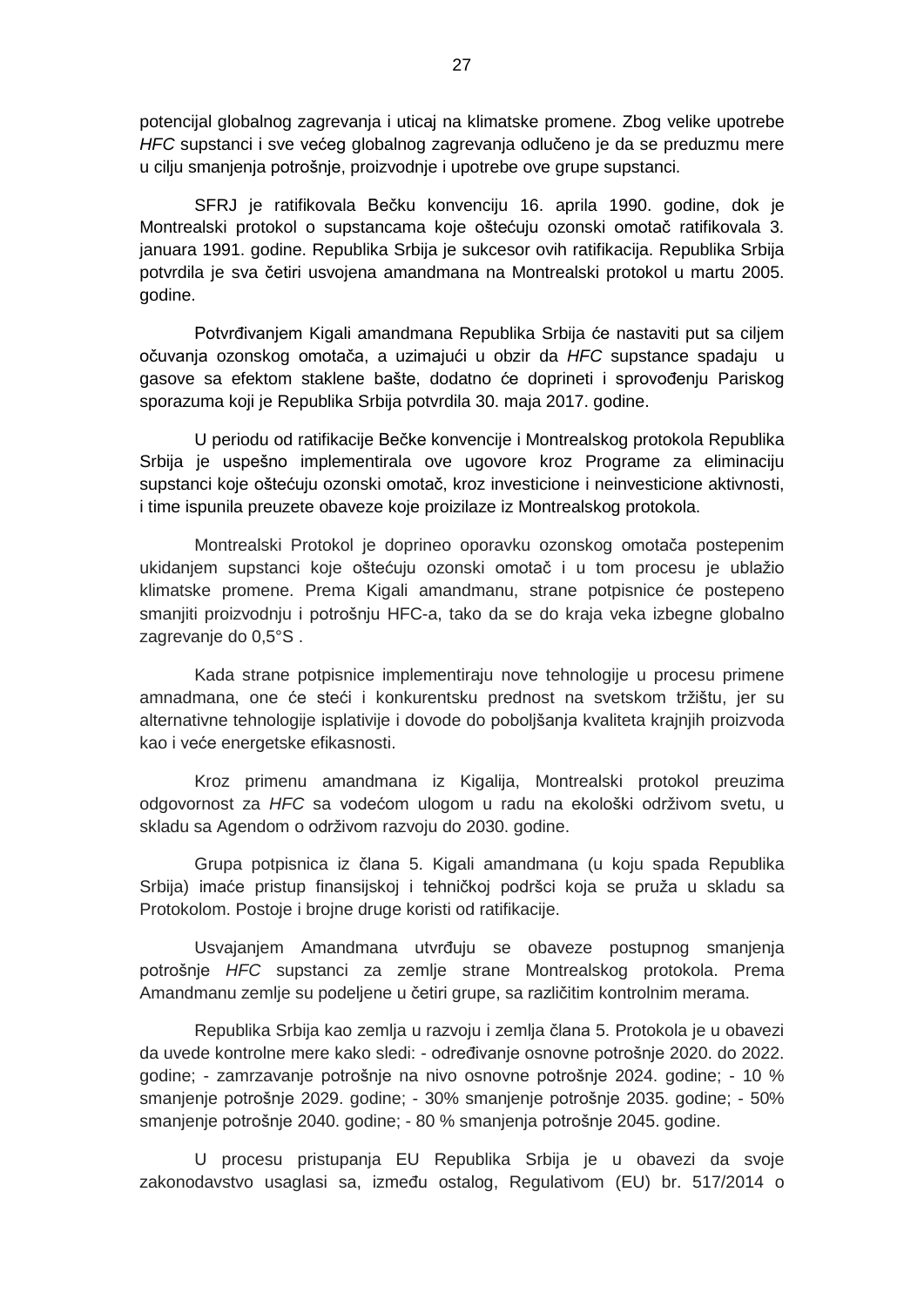fluorovanim gasovima, koja je za ovu grupu supstanci već utvrdila strožije kontrolne mere. Usvajanje ovog Amandmana i uvođenje kontrolnih mera olakšaće kasnije preuzimanje strožijih mera koje propisuje Regulativom (EU) br. 517/2014, a takođe će se dati doprinos i u postizanju ciljeva utvrđenih Pariskim sporazumom.

Kao zemlja člana 5. Protokola, potvrđivanjem Amandmana Republika Srbija će imati mogućnost da aplicira za finansijska sredstva za pripremu planova i programa za smanjenje potrošnje ove grupe supstanci, čime će zemlja, kroz investicione i neinvesticione aktivnosti, biti u mogućnosti da u procesu pridruživanja EU ispuni standarde i zahteve propisane EU regulativama, a privrednom sektoru će omogućiti lakšu tranziciju i pristup novim tehnologijama i rashladnim fluidima koji ne oštećuju ozonski omotač i sa nižim potencijalom globalnog zagrevanja (GWP).

Potpisnice iz člana 5. imaju i posebne podsticaje da ratifikuju Kigali amandman:

Član 10. Montrealskog protokola uspostavlja finansijski mehanizam za obezbeđivanje finansijske i tehničke saradnje, uključujući i transfer tehnologija, kako bi se podržalo poštovanje potpisnica iz člana 5. Protokola. Deo ovog paketa je Multilateralni fond (*MLF*), koji između ostalog, pokriva dogovorene troškove potpisnica iz člana 5.

Tokom sesije u Kigaliju potpisano je niz ključnih odluka o podršci *MLF*-a za strane ugovornice iz člana 5. Protokola, pa tako:

Strane potpisnice iz člana 5. imaće mogućnost da odrede prioritete *HFC*-a, definišu sektore, odaberu tehnologije i alternative i razrađuju i implementiraju svoje strategije za ispunjavanje dogovorenih obaveza u vezi *HFC*-a, na osnovu specifičnih potreba i nacionalnih okolnosti, nakon ratifikacije.

Od Izvršnog odbora *MLF-*a je zatraženo da izradi smernice za finansiranje postepenog ukidanja potrošnje i proizvodnje *HFC*-a, uključujući pragove ekonomičnosti.

Podrška je predviđena za omogućavanje aktivnosti za institucionalno jačanje, uvoznih i izvoznih dozvola i kvota, izveštavanje iz člana 7, demonstracione projekte i razvoj nacionalnih strategija za postepeno smanjenje *HFC*-a.

Izuzimanje od visokih ambijentalnih temperatura: Postoji izuzeće od smanjenja *HFC-*a za strane iz člana 5. od zahteva za faznim smanjenjem *HFC*-a (izuzetak visoke temperature okoline).

Mogu postojati i druga izuzeća, i to za osnovnu upotrebu za proizvodnju ili potrošnju koje su neophodne za zadovoljenje osnovnih potreba potpisnica a dogovoreno je između strana potpisnica da budu izuzete od upotrebe. Mehanizmi za takva potencijalna izuzeća će biti razmotreni do 2029. godine.

Ako potpisnica iz člana 5. nije u stanju da sprovede svoje obaveze zbog neadekvatne primene odredaba o transferu tehnologije i finansijskog mehanizma, može započeti proces koji će rezultirati sastankom potpinsica o akcijama koje treba preduzeti.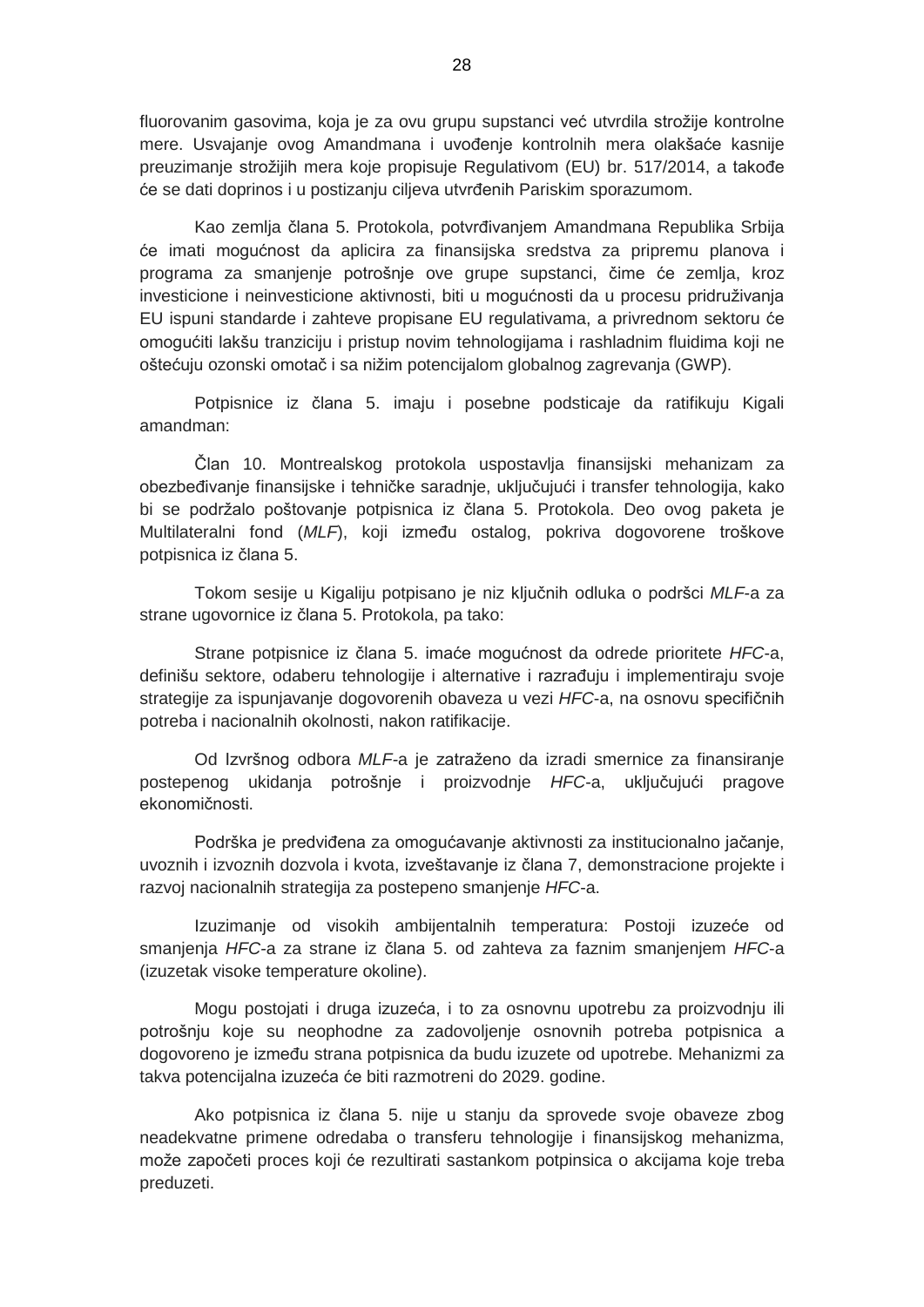Komitet za implementaciju je dužan da radi na vansudskom, nekonfrontirajućem i olakšavajućem načinu da podrži poštovanje obaveza potpisnica.

Dodatna finansijska podrška će biti dostupna za pružanje podrške potpisnicama iz člana 5. koje brzo počnu sa postepenim smanjivanjem *HFC*-a. Pre sastanka u Kigaliju, grupa od 16 zemalja donatora objavila je svoju nameru da obezbedi 27 miliona dolara *MLF-u* pre sledećeg planiranog popunjavanja Fonda. Ovo se može dopuniti finansiranjem energetske efikasnosti od strane grupe organizacija, koje su najavile brzo pokretanje finansiranja od 53 miliona dolara.

Fleksibilnost u implementaciji Amandmana dozvoljava potpisnicama određeni stepen fleksibilnosti u sprovođenju svojih obaveza: on je osmišljen da pruži potpisnicama dovoljno vremena i mogućnosti da smanje *HFC* na način koji odgovara njihovim potrebama i interesima, postavljajući svoje prioritete za određene *HFC*, sektore, tehnologije i alternative .

Uobičajeno, ratifikacija ugovora o životnoj sredini sa redovnim međunarodnim sastancima izazvala bi dodatne troškove za državu za pripremu i učešće na tim sastancima. Međutim, države neće imati značajne međunarodne troškove sastanaka kada ratifikuju Kigali amandman zato što je on deo Montrealskog protokola i velika većina država redovno prisustvuje njegovim sastancima.

Potpisnica iz člana 5. će učestvovati na sastancima uz podršku fonda Montrealskog protokola.

# **III STVARANjE FINANSIJSKIH OBAVEZA ZA REPUBLIKU SRBIJU IZVRŠAVANjEM MEĐUNARODNOG SPORAZUMA**

Potvrđivanje Amandmana na Montrealski protokol o supstancama koje oštećuju ozonski omotač nije uslovljeno plaćanjem godišnje članarine od strane Republike Srbije, kao i da njegovim potvrđivanjem Republika Srbija ima mogućnost pristupa finansijskim sredstvima koja će omogućiti njegovu punu implementaciju, te se ne stvaraju finansijske obaveze za Republiku Srbiju.

# **IV PROCENA POTREBNIH FINANSIJSKIH SREDSTAVA ZA IZVRŠAVANjE MEĐUNARODNOG SPORAZUMA**

S obzirom na to da se izvršavanjem Amandmana na Montrealski protokol o supstancama koje oštećuju ozonski omotač ne stvaraju finansijske obaveze za